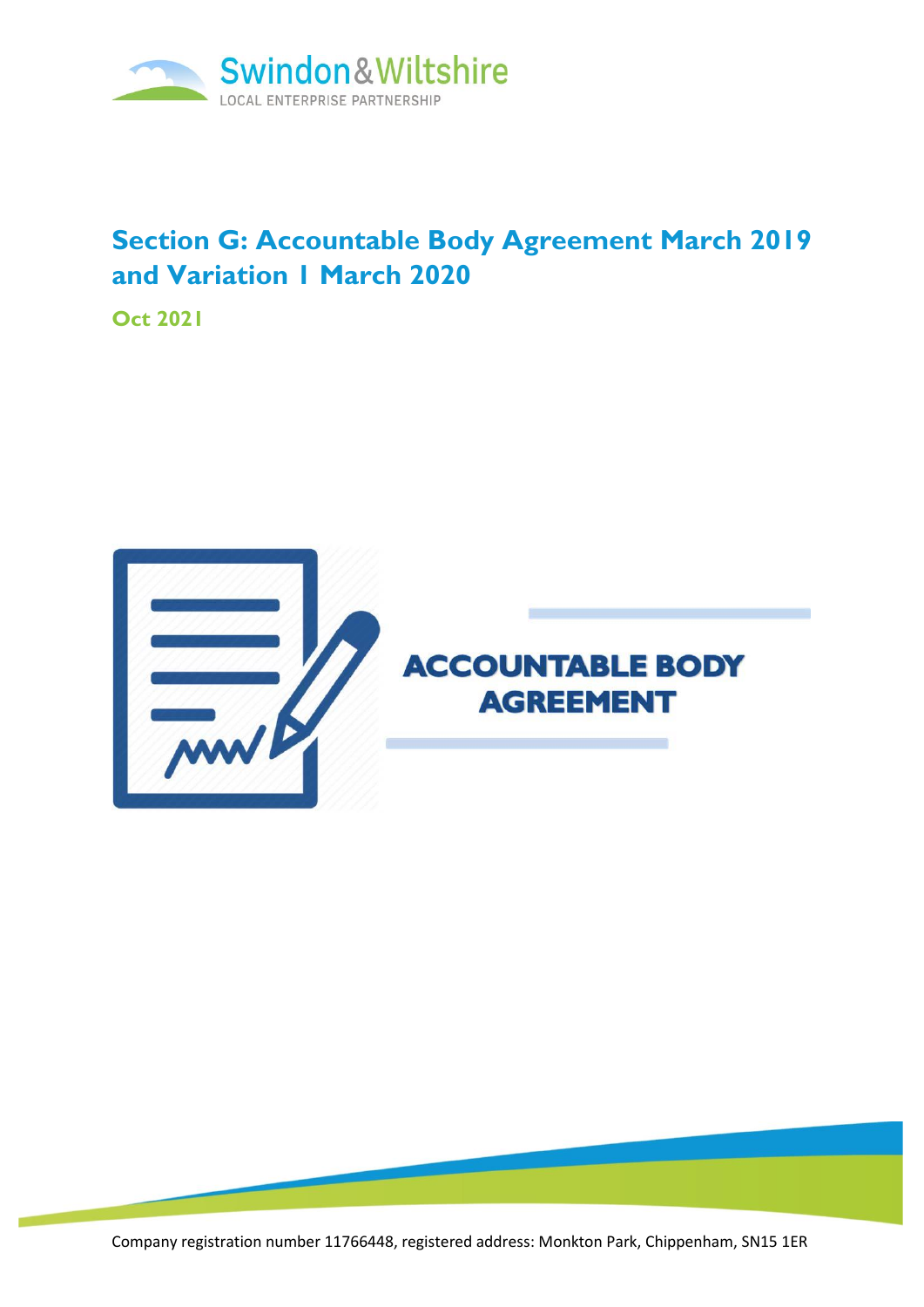

**Dated March 2019** 

# **(1) WILTSHIRE COUNCIL**

# **(2) SWINDON BOROUGH COUNCIL**

**(3) SWINDON AND WILTSHIRE LOCAL ENTERPRISE PARTNERSHIP LIMITED**

# **ACCOUNTABLE BODY AGREEMENT**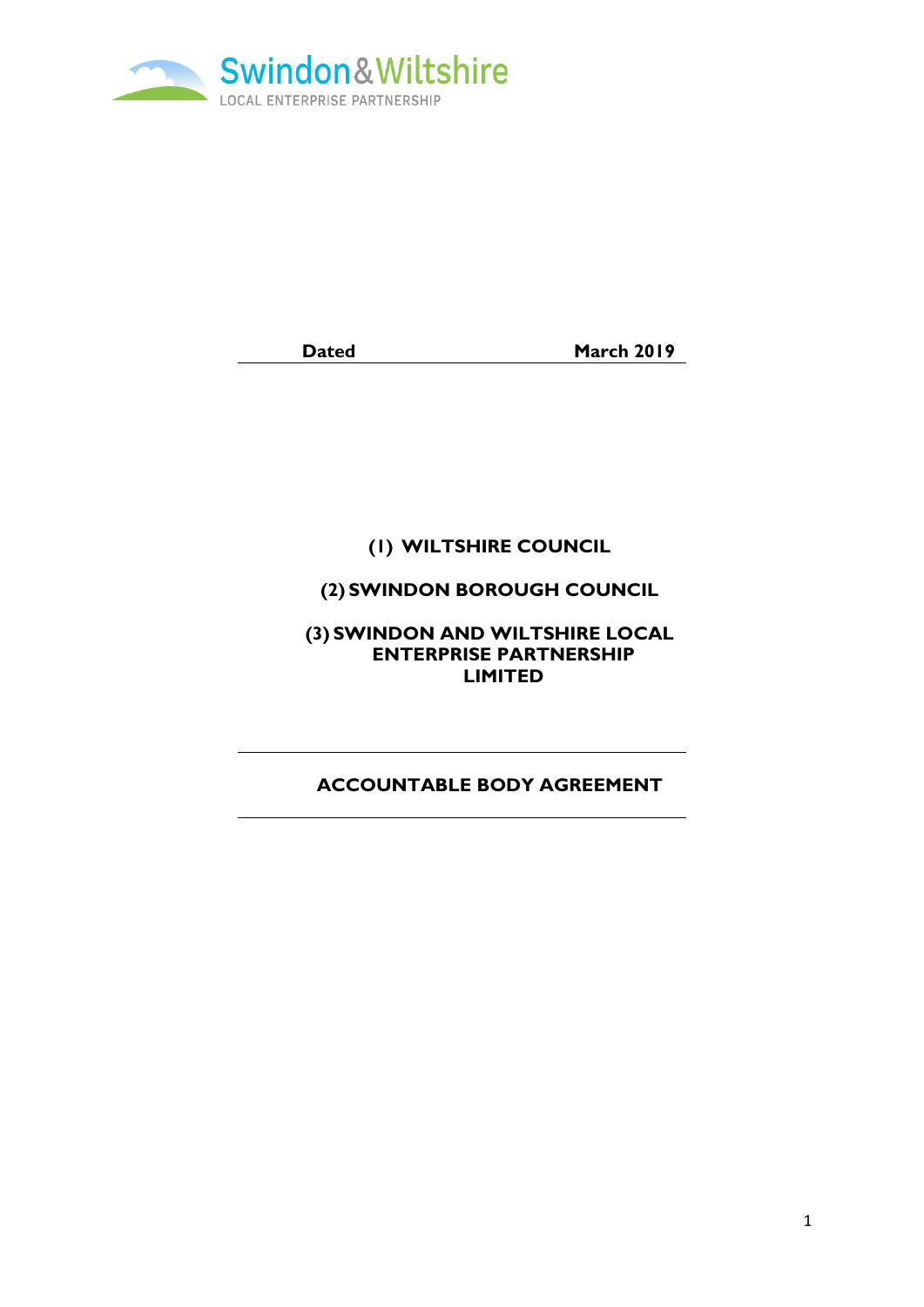

**This Agreement** made on 2019

## **BETWEEN:**

- **1. WILTSHIRE COUNCIL** of County Hall, Bythesea Road, Trowbridge, Wiltshire, BA14 8JN **("Wiltshire");**
- **2. SWINDON BOROUGH COUNCIL** of Civic Offices, Euclid Street, Swindon, SN1 2JH **("Swindon");** and
- 3. **SWINDON AND WILTSHIRE LOCAL ENTERPRISE PARTNERSHIP LIMITED** (registered number 11766448) of Wiltshire Council Offices, Monkton Park, Chippenham, SN15 1ER **("SWLEP")**

(being either a "**Party**" or together "**the Parties**")

# **BACKGROUND**

- A. SWLEP was established in 2011 with the aim of stimulating growth in the economy across the Wiltshire and Swindon area. In part it aims to do this by playing a central role in determining local economic priorities and undertaking activities to drive economic growth and the creation of local jobs. It is a primary partnership between the business community and the two local councils; Wiltshire and Swindon.
- B. Central government has requested that all Local Enterprise Partnerships ("LEPs") develop a single assurance framework to cover all devolved government funding received by LEPs. SWLEP has been allocated Funding from central government which can only be paid to a local authority nominated as an accountable body. Wiltshire has agreed that it will act as the accountable body in respect of Funding received by SWLEP.
- C. The purpose of this Accountable Body Agreement is to set out the respective roles and responsibilities of Wiltshire acting as the accountable body for the SWLEP and Swindon and associated matters in relation to the application and allocation of devolved Funding by government to relevant projects and programmes.
- D. Swindon and Wiltshire are empowered under Section 1(1) Localism Act 2011.

### **IT IS AGREED AS FOLLOWS:**

#### **1 Definitions**

1.1 In this Agreement the following terms shall have the following meanings:

**Accountable Body** means Wiltshire;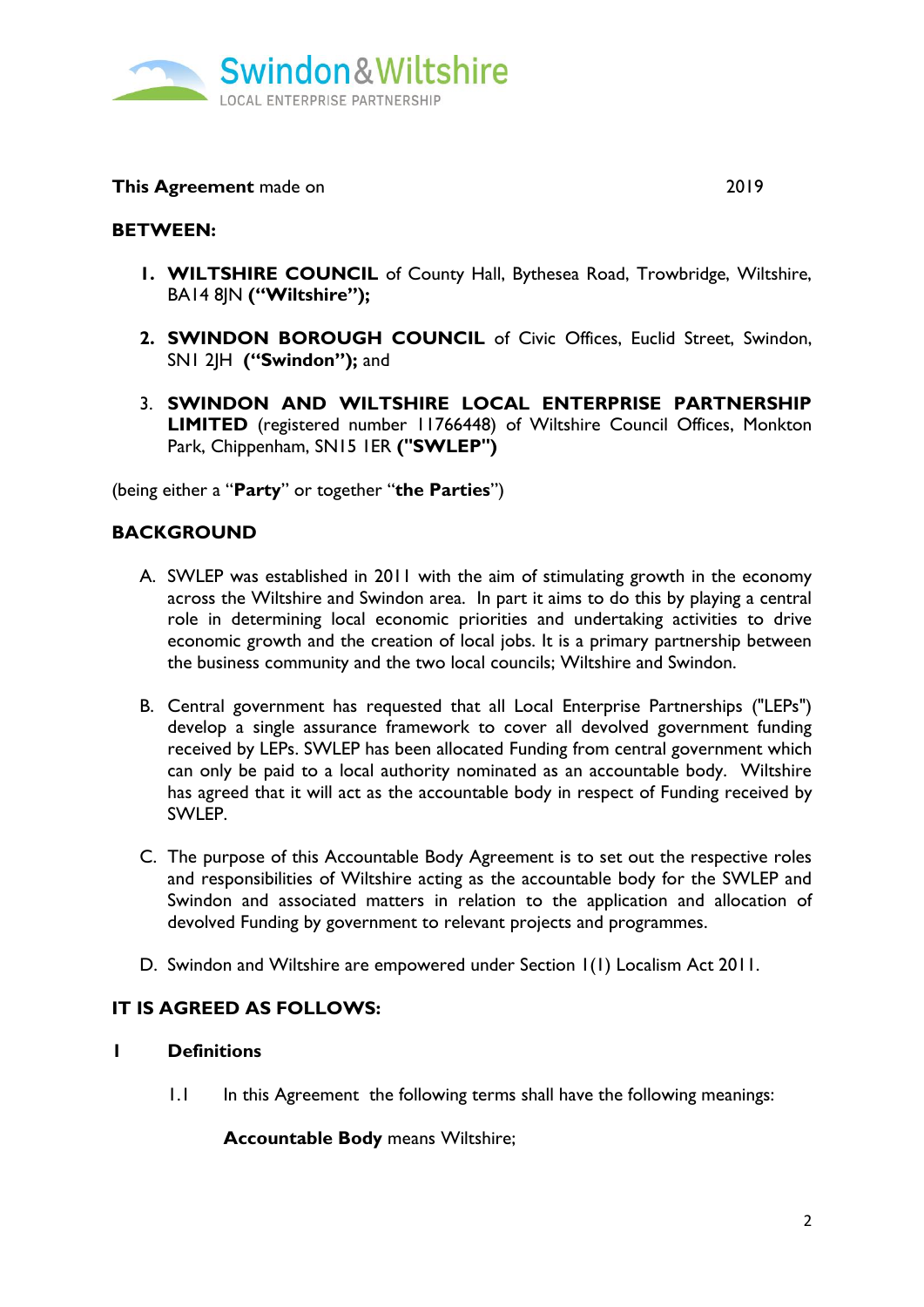

**Agreement** means this Accountable Body Agreement and any schedules;

**Chief Executive** means the Chief Executive of Swindon;

**Corporate Director means** the Corporate Director with responsibility for economy and enterprise in Wiltshire or in his absence one of the other corporate directors in Wiltshire.

**EIR** means the Environmental Information Regulations 2004;

**FOIA** means the Freedom of Information Act 2000;

**Financial Year** means during the continuance of the Agreement any period commencing on  $I^{\text{st}}$  April and ending on  $3I^{\text{st}}$  March or part thereof

**Funding** means all and any devolved government revenue and capital funding which government specifies should only be held by the accountable body and to be allocated by SWLEP pursuant to the Governance Framework;

**Projects/Programmes** the schemes allocated the Funding;

**Scheme Promoters** means Wiltshire or Swindon or such other organisation which supports and promotes any of the Projects or Programmes;

**The SWLEP Governance Framework** means the Swindon and Wiltshire Local Enterprise Partnership (SWLEP) Governance Framework dated [March 2019].

- 1.1 Headings contained in this Agreement are for reference purposes only and should not be incorporated into this Agreement and shall not be deemed to be any indication of the meaning of the clauses to which they relate.
- 1.2 References to any statute or statutory provision include references to:
	- 1.2.1 all Acts of Parliament and all other legislation having legal effect in the United Kingdom;
	- 1.2.2 any subsequent statutes directly or indirectly amending, consolidating, extending, replacing or re-enacting that statute and also include any orders, regulations, instruments or other subordinate legislation made under that statue;

#### **2 Duration**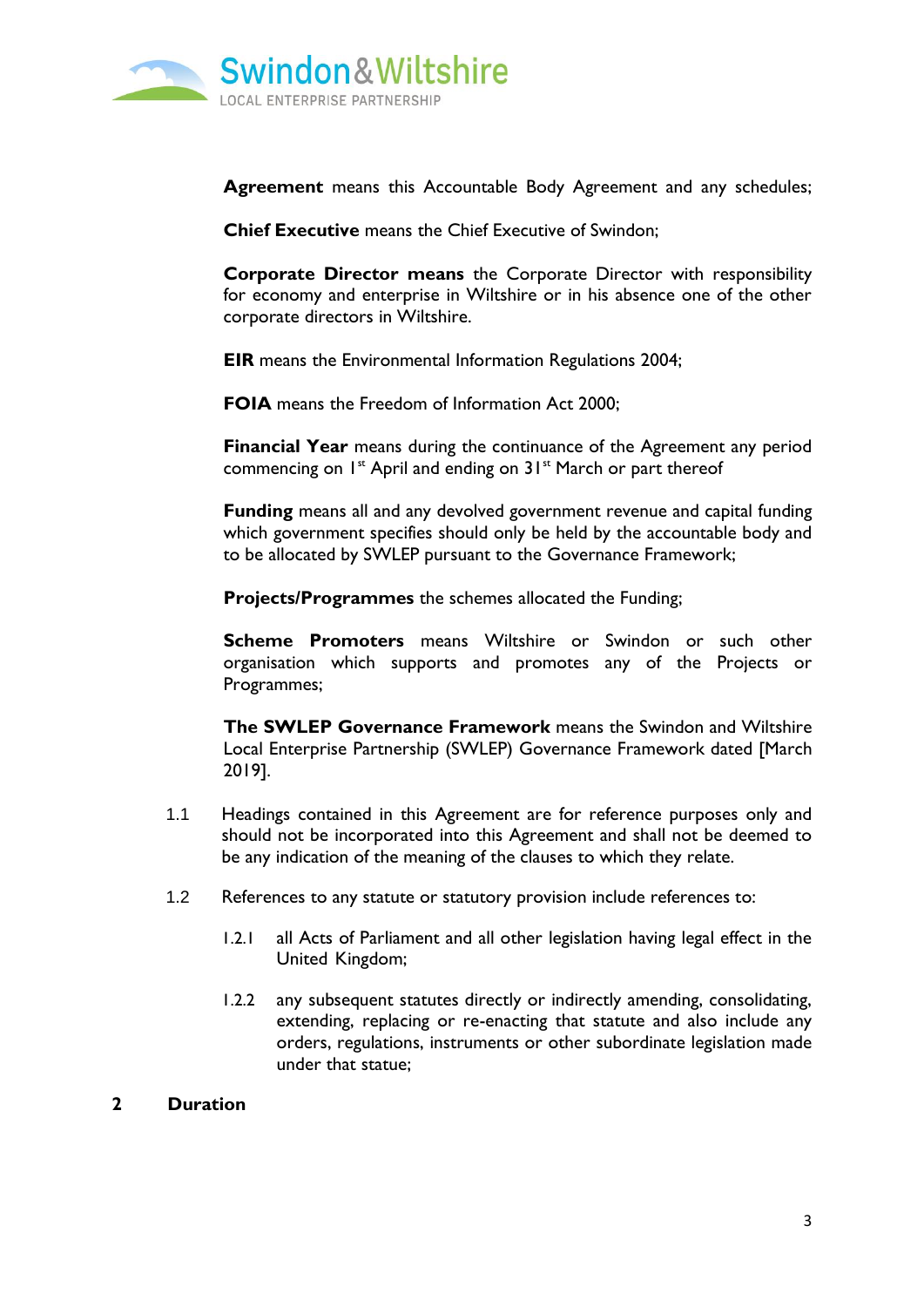

2.1 This Agreement shall commence on the date hereof and shall continue in effect until either Wiltshire or Swindon or SWLEP terminates the Agreement in accordance with Clause 13 of this Agreement.

#### **3 Roles and responsibilities**

- 3.1 It is the overriding responsibility of SWLEP to ensure that SWLEP allocates or otherwise deals with the Funding in such a way which does not breach the terms and conditions upon which Wiltshire as Accountable Body has received the Funding for the purposes of the SWLEP and is in accordance with the SWI FP Governance Framework.
- 3.2 The roles and responsibilities of the Parties are set out in the Schedule 1 to this Agreement.

#### **4 Governance and decision making**

4.1 The governance and working arrangements between the Parties shall be in accordance with the SWLEP Governance Framework.

#### **5 Financial Arrangements**

- 5.1 Unless otherwise agreed, Swindon and Wiltshire is each solely responsible for Projects or Programmes for which either are the Scheme Promoter in their respective administrative areas and in respect thereof for compliance with any grant conditions in consultation with the Accountable Body which shall include the obligation to repay in whole or part the Funding in the event of non-compliance with any conditions.
- 5.2 With the approval of the S151 Officer, SWLEP will enter into any required grant funding or loan agreement with a Scheme Promoter in relation to any part of the Funding allocated to such Scheme Promoter which shall substantially be in the form of Grant Agreement attached in Schedule 2.
- 5.3 In the event that a Scheme Promoter who is a recipient of any part of the Funding granted by SWLEP fails to comply with the terms and conditions or any other aspect of any grant funding or loan agreement, SWLEP will use reasonable endeavours to recover such sums as may be due and to enforce such terms.
- 5.4 Wiltshire as the Accountable Body shall:
	- 5.4.1 establish and maintain a financial system to account for all Funding received and disbursed on behalf of SWLEP;
	- 5.4.2 transfer, subject to due diligence, the Funding for the Projects/Programmes on behalf of the SWLEP;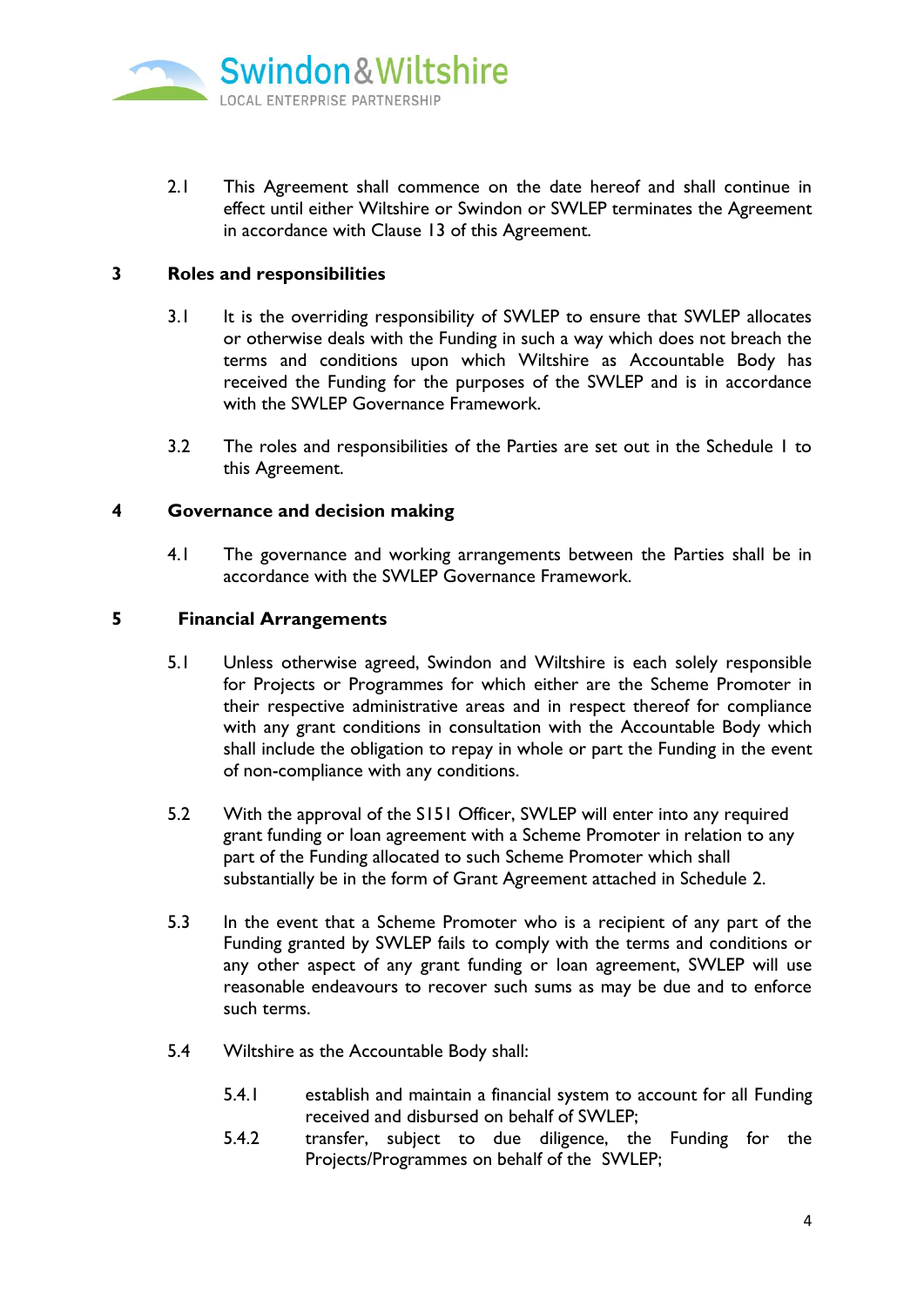

- 5.4.3 receive Funding and make timely payments in respect of such Funding for and on behalf of SWLEP;
- 5.4.4 assure itself that the records held by SWLEP for the revenue funding that is managed by the SWLEP meets all the requirements of the Accountable Body and are in line with the SWLEP Governance Framework. SWLEP being responsible for the internal audit to ensure financial controls are in place;
- 5.4.5 maintain proper records of all Funding received and disbursed for SWLEP and make such records available for inspection by both internal and external regulators;
- 5.4.6 supply, as necessary, completed statements of Funding received, expenditure and disbursement to SWLEP, funding organisations, central government and external auditor.
- 5.5 Interest will be calculated annually based on an actual cashflow on a monthly basis. In order to recognise the variation in interest rate applicable across the different investment routes, it will be applied using the average interest rate earned by Wiltshire Council for that month. SWLEP are required to submit a forecast cashflow for the ensuing financial year in May of that financial year.
- 5.6 Wiltshire will be paid a sum set and agreed each year for the reasonable costs of acting as the Accountable Body. This sum will be paid in arrears annually.
- 5.7 Where all the Parties agree, and in the event that there is a requirement to undertake any re-profiling of the Local Growth Deal Funding or subsequent capital funding streams in any Financial Year, that part of the aforementioned funding which has been the subject of such re-profiling shall be available to either Wiltshire for any of their respective capital projects. Such amount of such Funding utilised by Wiltshire in accordance with this Clause 5.6 shall be provided for in Wiltshire's budgets for the next Financial Year and immediately reimbursed to SWLEP at the start of the next Financial Year.
- 5.8 SWLEP and Swindon shall:
	- 5.8.1 Co-operate with and assist Wiltshire acting in its role as accountable body in undertaking the day to day responsibility for Funding matters;
	- 5.8.2 Co-operate with and assist Wiltshire in regular audit examinations of all operating systems;
	- 5.8.3 Report any financial irregularity or suspected irregularity in the use of any of the Funding to Wiltshire.

### **6 Record Keeping and Communication**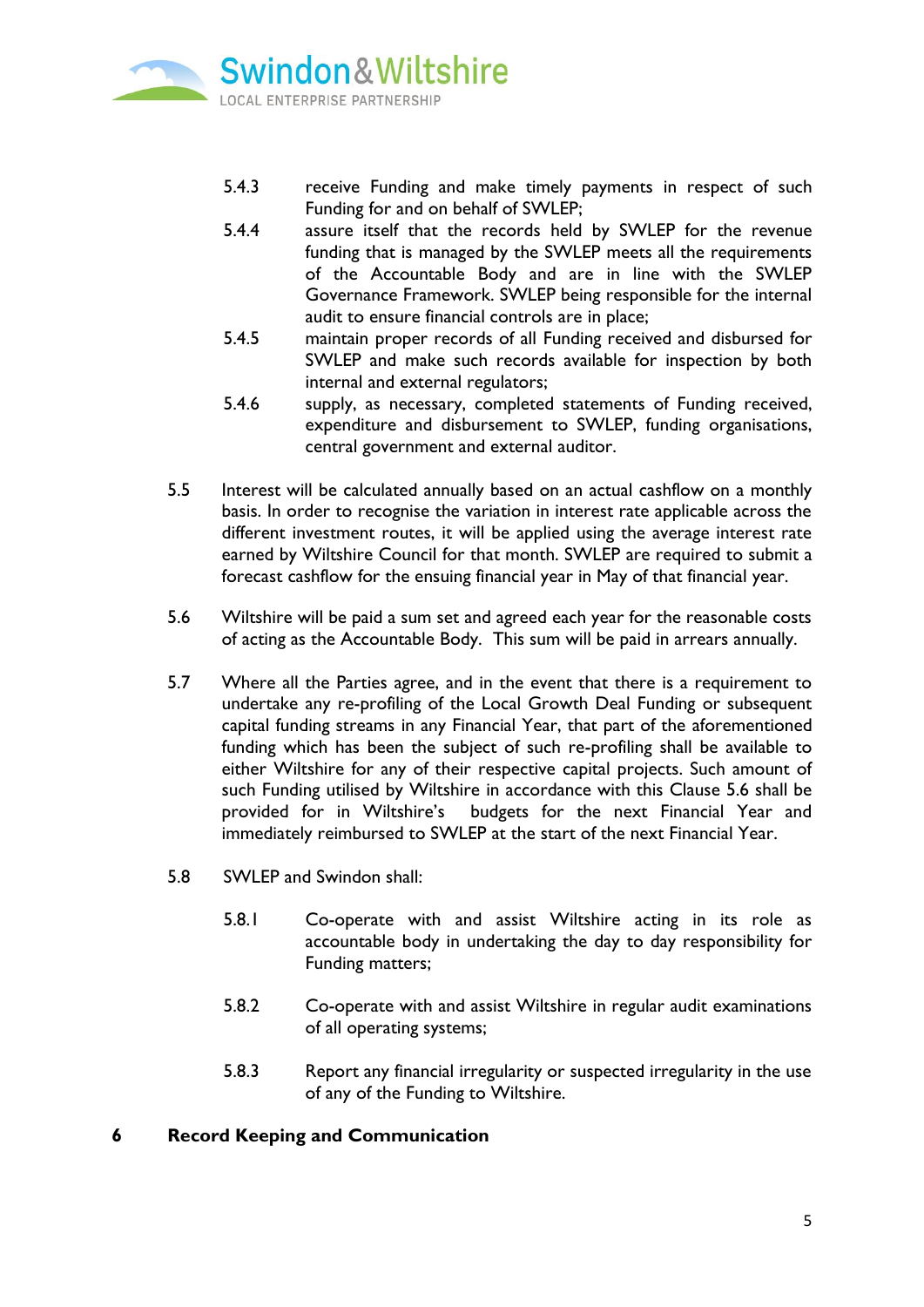

- 6.1 The SWLEP shall ensure that a proper record is kept of the proceedings of the SWLEP.
- 6.2 A communication protocol in relation to publicity and disclosure of information has been agreed between the Parties including the management and timing of such communications.

#### **7 Freedom of Information**

- 7.1 SWLEP and Swindon acknowledges that Wiltshire as Accountable Body is subject to the requirements of the FOIA and the EIR in respect to the Funding and shall:
	- 7.1.1 provide all necessary assistance and cooperation as reasonably requested by Wiltshire to enable Wiltshire to comply with its obligations under the FOIA and the EIR; and
	- 7.1.2 provide Wiltshire with a copy of all information belonging to Wiltshire requested in the Request for Information which is in its possession or control in the form that Wiltshire requires within 7 Working Days (or such other period as Wiltshire may reasonably specify) of Wiltshire's request for such information; and
	- 7.1.3 not respond directly to a Request for Information unless authorised in writing to do so by Wiltshire.
- 7.2 SWLEP and Swindon acknowledges that Wiltshire may be required under the FOIA and the EIR to disclose Information concerning this Agreement without consulting or obtaining consent from either the SWLEP or Swindon. In these circumstances Wiltshire shall, in accordance with any relevant guidance issued under the FOIA, take reasonable steps, where appropriate, to give the SWLEP or Swindon advance notice, or failing that, to draw the disclosure to the SWLEP or Swindon's attention after any such disclosure.
- 7.3 The Parties acknowledge that where any of them receives a Request for Information not relating to Wiltshire as Accountable Body but otherwise in relation to Projects and Programmes, such a Request for Information will be dealt with by the recipient in accordance with the provisions of the FOIA.

#### **8 Data Protection**

- 8.1 The Parties shall comply with their obligations under the Data Protection Act 2018 in the performance of their obligations under this Agreement.
- 8.2 The provisions of this Clause 8 shall apply during the continuance of the Agreement and indefinitely after its expiry or termination.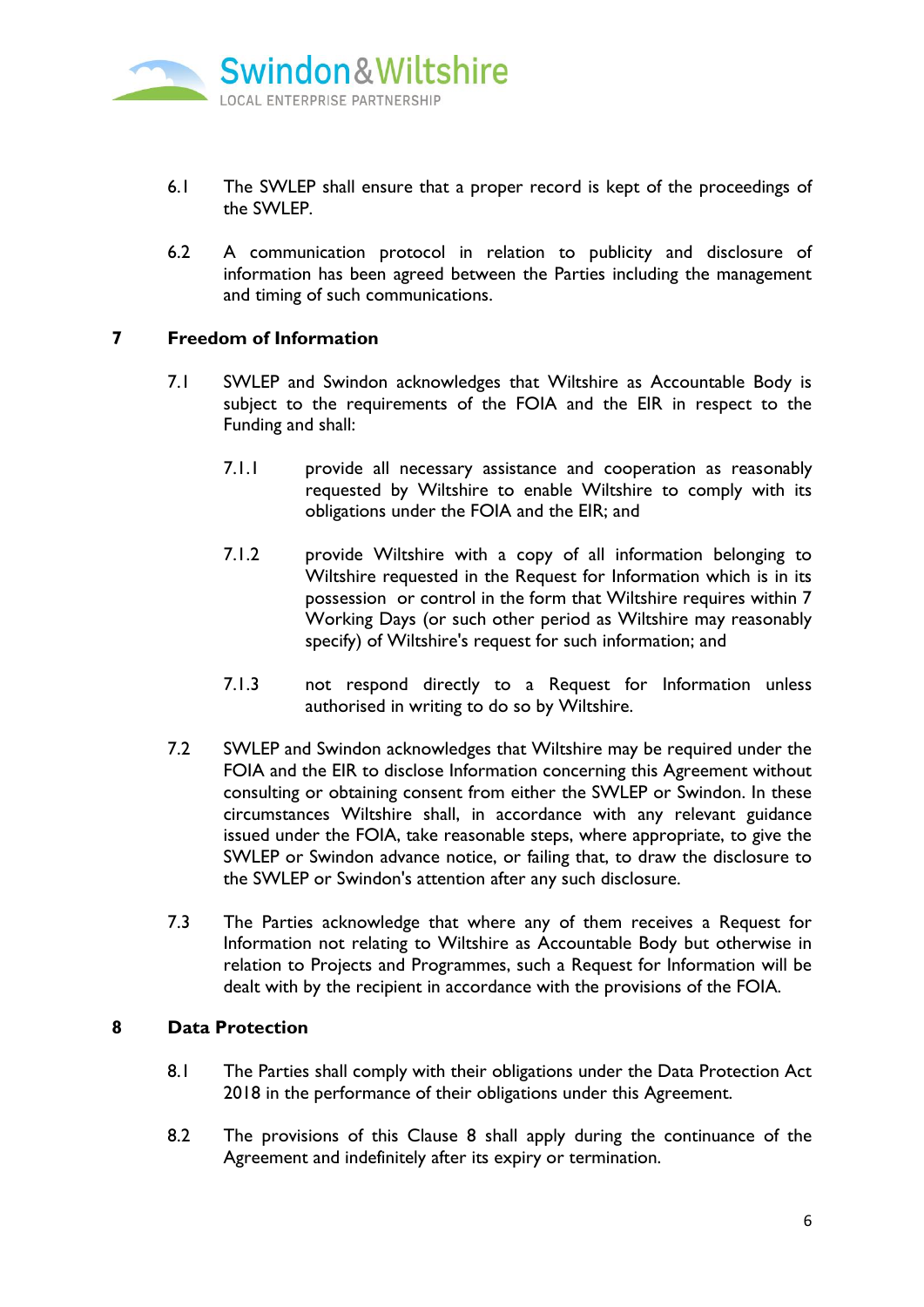

# **9 Confidentiality**

- 9.1 Neither Party will use or disclose any confidential information provided by any other pursuant to this Agreement otherwise than for the performance of their obligations under this Agreement, save as may be otherwise agreed or required by law.
- 9.2 For the avoidance of doubt, confidential information shall not include:
	- 9.2.1 any information obtained from a third party who is free to divulge such information;
	- 9.2.2 any information which is already in the public domain otherwise than as a breach of this Agreement; or
	- 9.2.3 any information which was rightfully in the possession of a Party prior to the disclosure by any other Party and lawfully acquired from sources other than any other Party.
- 9.3 Subject to Clause 9.2 the Parties shall not make any press announcement or publicise the Agreement or any part of the Agreement in any way, except with the agreement of the other Parties.

### **10 Equality**

- 10.1 The Parties shall perform its obligations under this Agreement in accordance with:
	- 10.1.1 all applicable equality Law (whether in relation to race, sex, gender reassignment, age, disability, sexual orientation, religion or belief, pregnancy, maternity or otherwise);
	- 10.1.2 any applicable equality and diversity policy of the Parties from time to time; and
	- 10.1.3 take all necessary steps, and inform each other of the steps taken, to prevent unlawful discrimination designated as such by any court or tribunal, or the Equality and Human Rights Commission or (any successor organisation).

### **11 Social Value**

11.1 In performing their obligations in pursuance of these this Agreement the Parties shall comply with the requirements of Public Services (Social Value) Act 2012.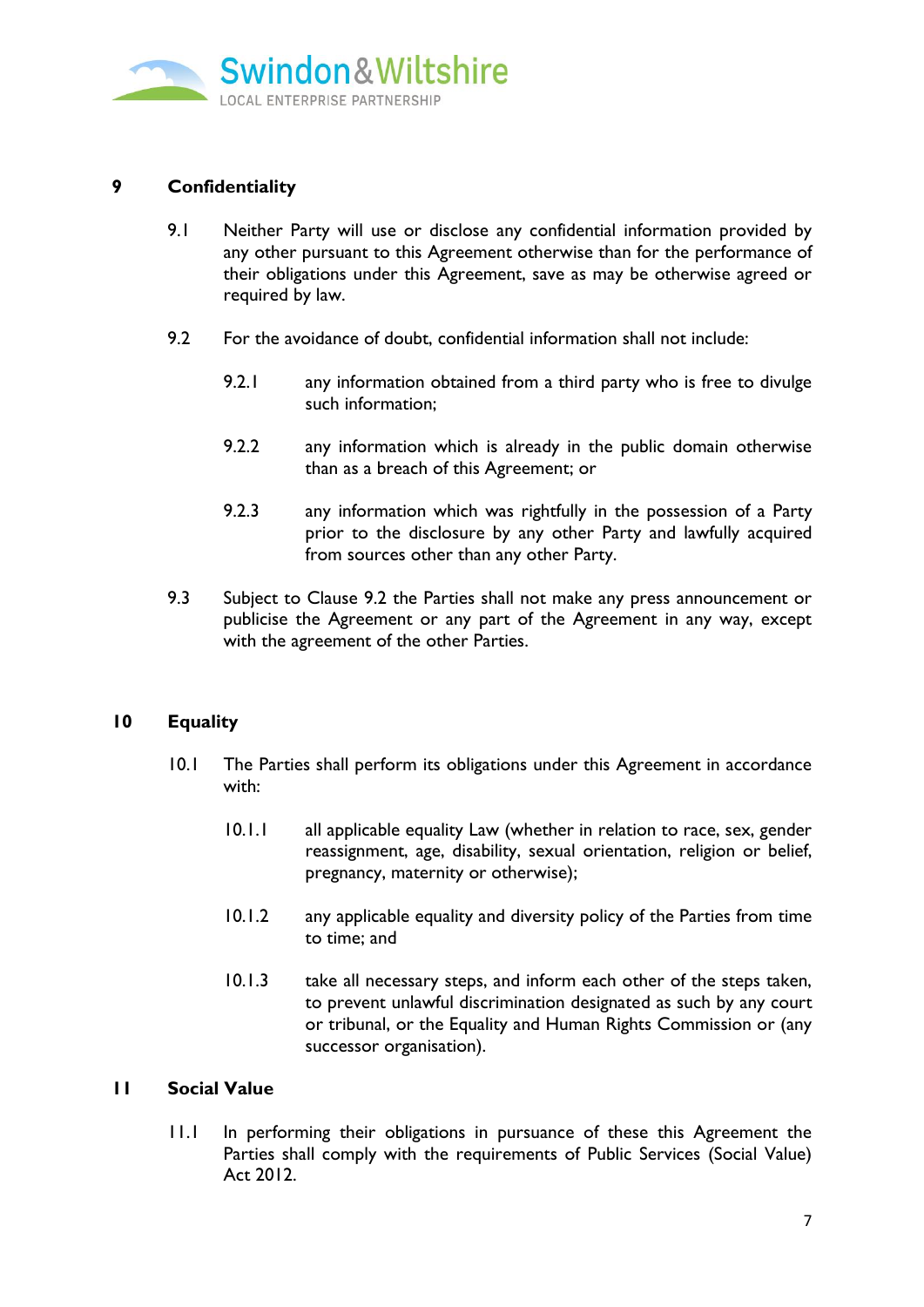

## **12 Environmental**

12.1 In performing their obligations in pursuance of this Agreement the Parties shall at all times co-operate with each other to improve environmental performance where it is not detrimental to the interests of any Party to do so.

#### **13 Termination on notice**

13.1 This Agreement shall continue in full force and effect unless or until either Wiltshire or Swindon or SWLEP serve at least twelve months' notice to terminate to the other Parties or by mutual agreement of the Parties at any time.

#### **14 Disputes**

- 14.1 Prior to action under paragraph 81, Section F of the SWLEP Governance Framework, if any Party has any issues, concerns or complaints about any matter relating to this Agreement that Party shall notify the other Party/Parties and the Parties shall then seek to resolve the issue by a process of consultation. If the issue cannot be resolved within a reasonable period of time, the matter shall be escalated to the Secretary of State for Business Environment and Industrial Strategy to resolve such dispute (Section F of the SWLEP Governance Framework, paragraph 18).
- 14.2 If any Party receives any formal inquiry, complaint, claim or threat of action from a third party they shall notify the other Parties and co-operate with each other to respond, or take such action, as is appropriate and/or necessary.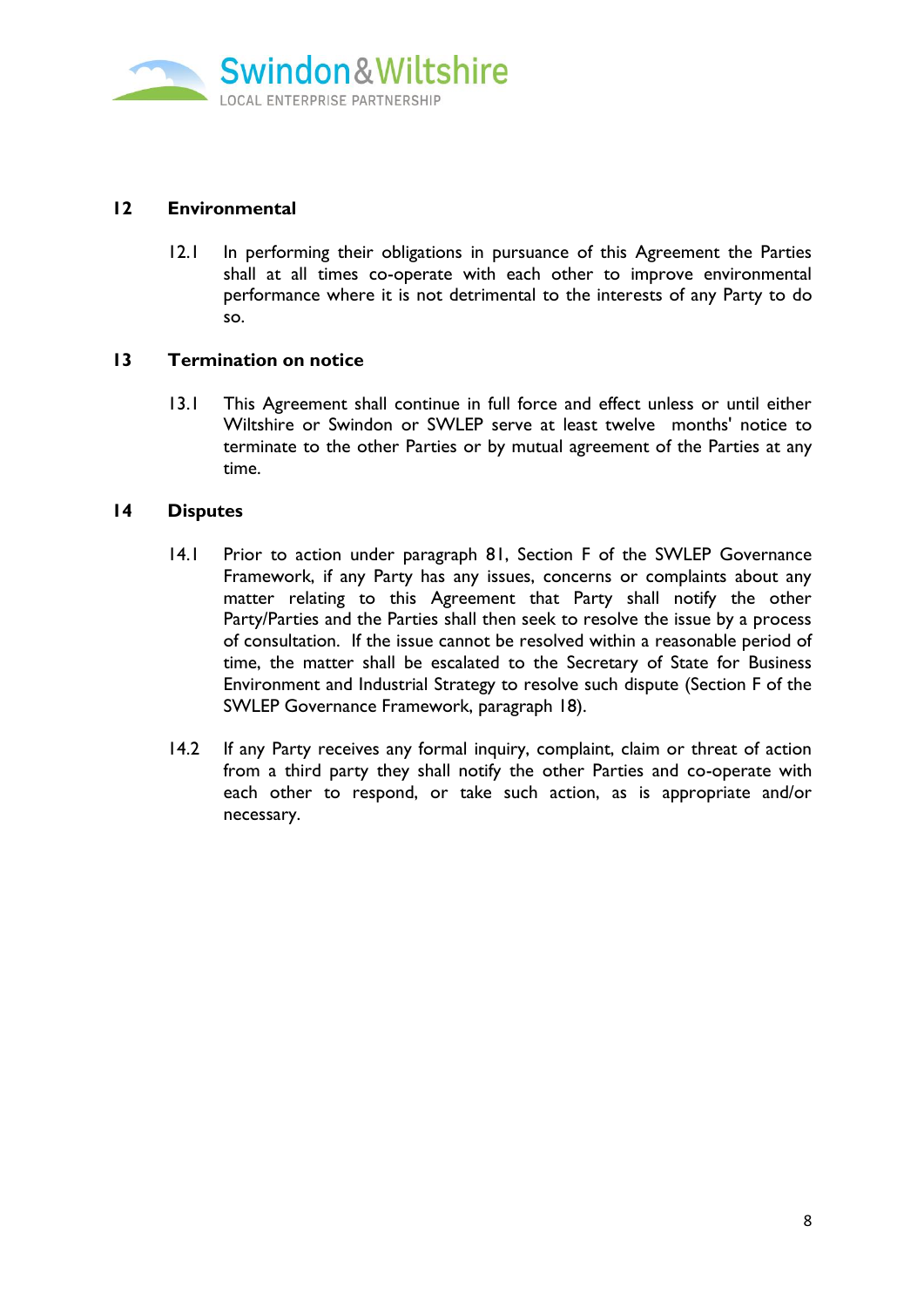

# **15 The Contracts (Rights of Third Parties) Act 1999**

15.1 The Contracts (Rights of Third Parties) Act 1999 shall not apply to this Agreement but this does not affect any rights which are available apart from this Act.

#### **16 General**

- 16.1 Each of the Parties represents and warrants to the others that it has full capacity and authority, and all necessary consents, licences and permissions to enter into and perform its obligations under the Agreement, and that the Agreement is executed by its duly authorised representative.
- 16.2 The Agreement cannot be varied except in writing signed by a duly authorised representative of the Parties.
- 16.3 The Agreement contains the whole agreement between the Parties and supersedes and replaces any prior written or oral agreements, representations or understandings between them. The Parties confirm that they have not entered into the Agreement on the basis of any representation that is not expressly incorporated into the Agreement. Nothing in this clause shall exclude liability for fraud or fraudulent misrepresentation.
- 16.4 Any waiver or relaxation either partly, or wholly of any of the terms and conditions of the Agreement shall be valid only if it is communicated to any other Party in writing and expressly stated to be a waiver. A waiver of any right or remedy arising from a breach of contract shall not constitute a waiver of any right or remedy arising from any other breach of the Agreement.
- 16.5 The Agreement shall not constitute or imply any partnership, joint venture, agency, fiduciary relationship or other relationship between the Parties other than the contractual relationship expressly provided for in the Agreement. No Party shall have, nor represent that it has, any authority to make any commitments on the other Parties' behalf.
- 16.6 Except as otherwise expressly provided by the Agreement, all remedies available to any Party for breach of the Agreement (whether under the Agreement, statute or common law) are cumulative and may be exercised concurrently or separately, and the exercise of one remedy shall not be deemed an election of such remedy to the exclusion of other remedies.
- 16.7 If any provision of the Agreement is prohibited by law or judged by a court to be unlawful, void or unenforceable, the provision shall, to the extent required, be severed from the Agreement and rendered ineffective as far as possible without modifying the remaining provisions of the Agreement, and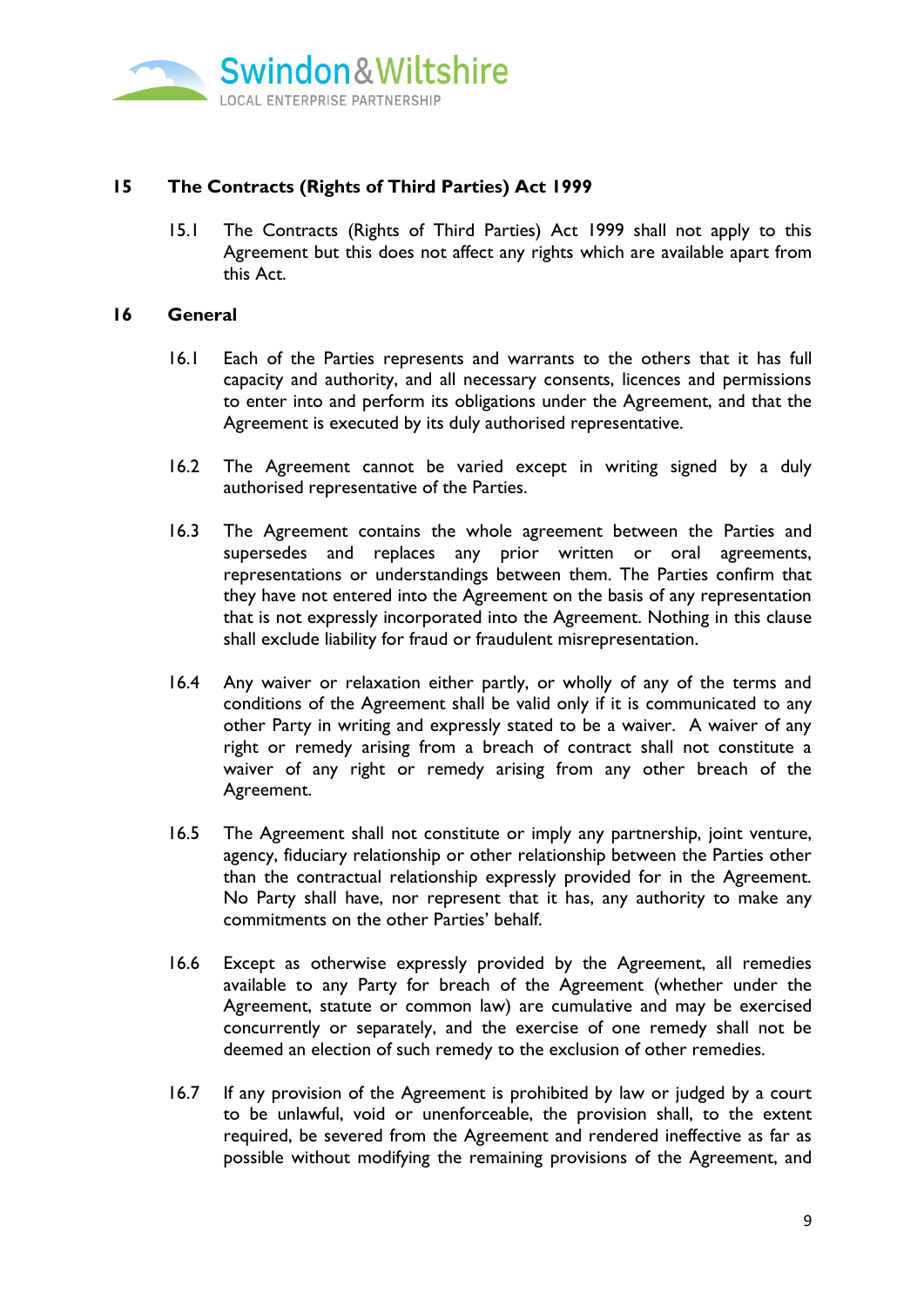

shall not in any way affect any other circumstances of or the validity or enforcement of the Agreement.

### **17 Notices**

17.1 Any notice to be given under the Agreement shall be in writing and may be served by personal delivery, first class recorded or e-mail to the address of the relevant Party set out below, or such other address as that Party may from time to time notify to the other Party in accordance with this clause.

## **18 English Law**

18.1 This Agreement and any dispute or claim arising out of or in connection with it or its subject matter or formation (including non-contractual disputes or claims) shall be governed by and construed in accordance with the law of England and Wales.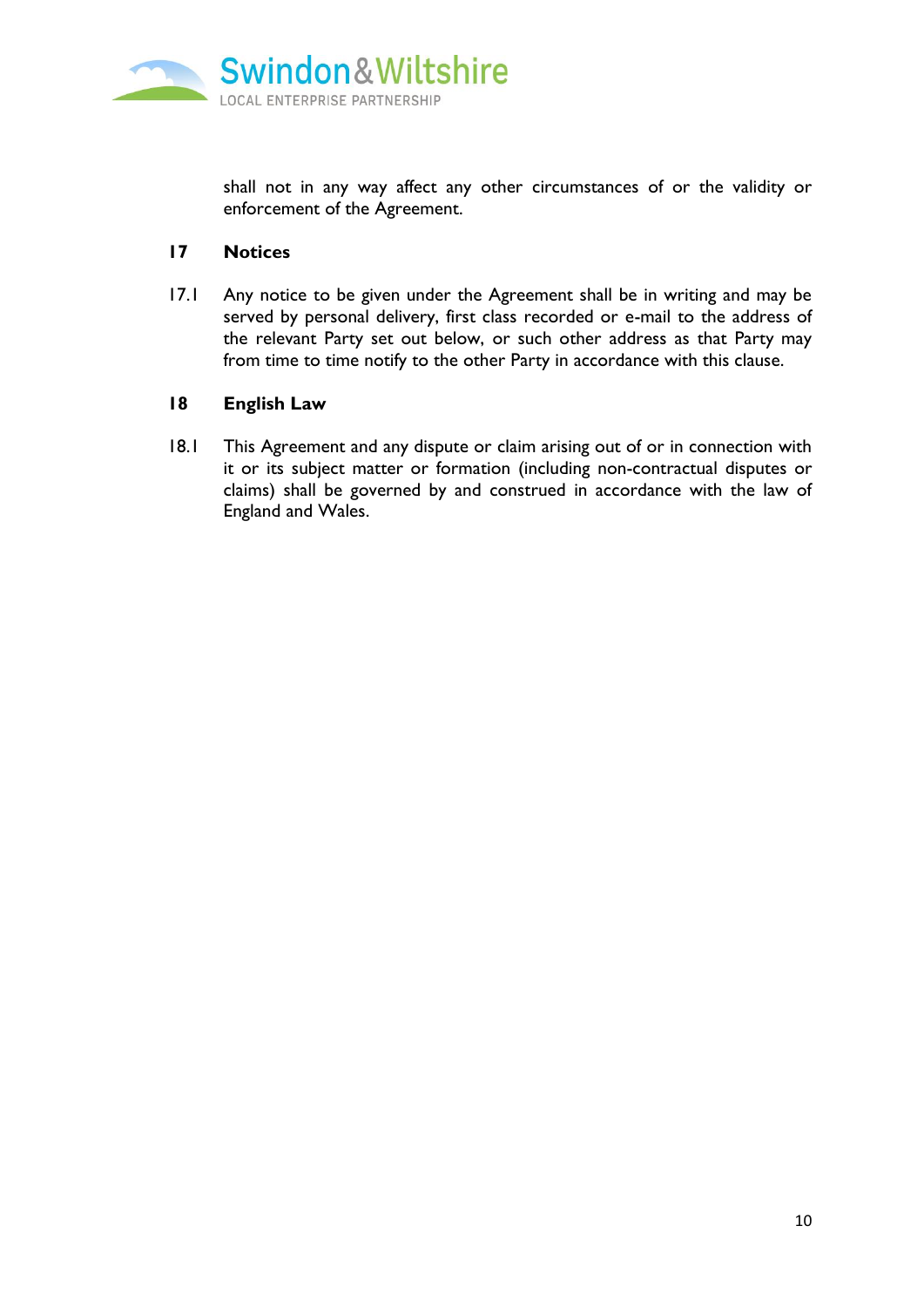

**IN WITNESS WHEREOF** the parties have signed this Agreement as a Deed on the day and year first before written.

| <b>EXECUTED as a DEED BY</b>                         |  |
|------------------------------------------------------|--|
| THE COMMON SEAL OF WILTSHIRE                         |  |
| <b>COUNCIL</b> being affixed hereto and              |  |
| authenticated by the undermentioned person           |  |
| authorised by the Council to act for that purpose: ) |  |

…………………………..

Authorised Signatory

| <b>EXECUTED as a DEED BY</b>                       |  |
|----------------------------------------------------|--|
| THE COMMON SEAL OF SWINDON BOROUGH)                |  |
| <b>COUNCIL</b> being affixed hereto and            |  |
| authenticated by the undermentioned person         |  |
| authorised by the Council to act for that purpose: |  |

Authorised Signatory

**EXECUTED as a DEED BY** )

**Signed for and on behalf of SWINDON AND WILTSHIRE LOCAL ENTERPRISE PARTNERSHIP LIMITED**

………………………….. …………………………..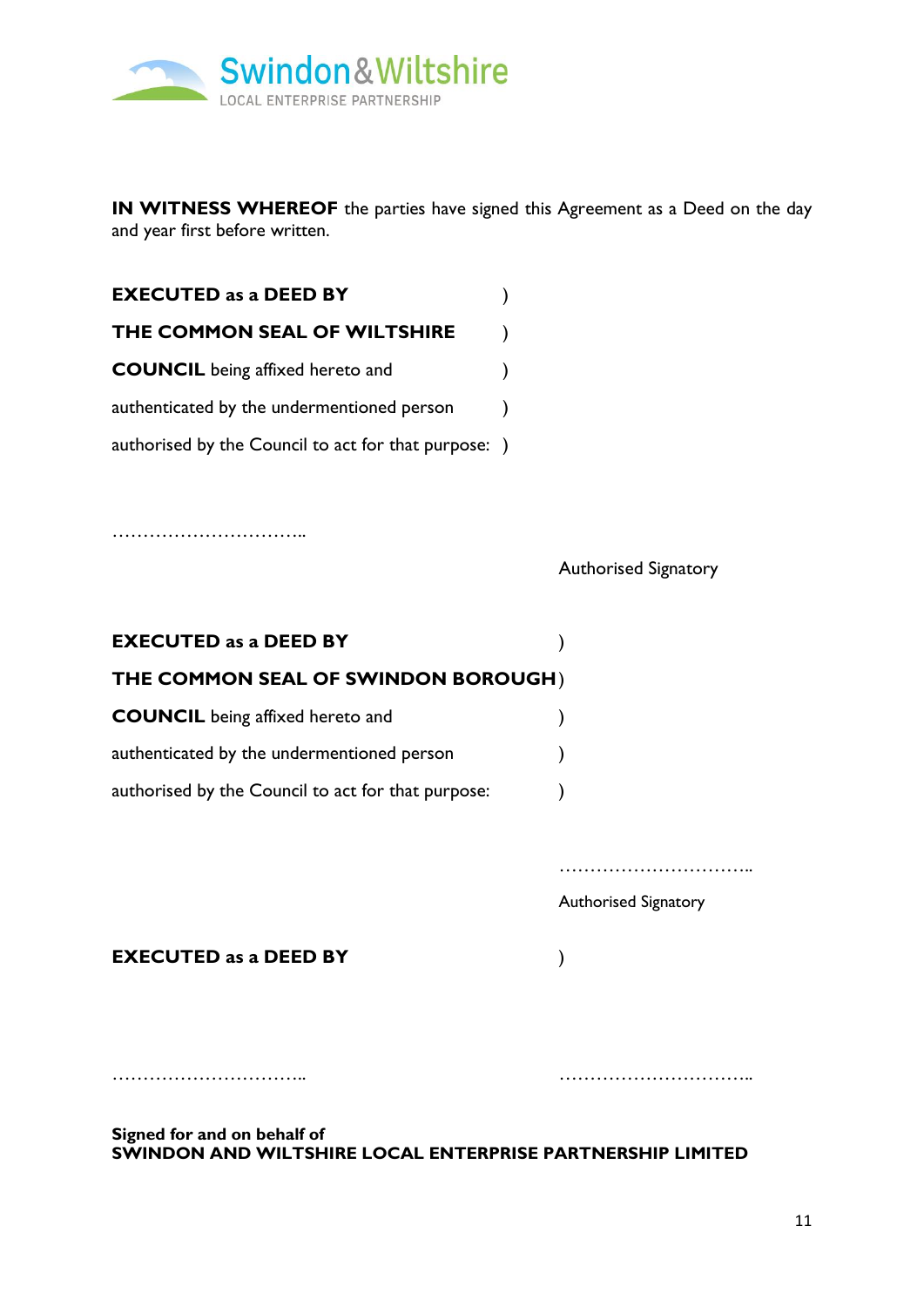

## **Schedule 1**

### **Roles & Responsibilities**

#### **1.1 Wiltshire shall take appropriate steps to:**

- 1.1.1 Ensure (through the Section 151 officer) that Funding is used appropriately using the same checks that Wiltshire Council would of its own funds and in line with any grant conditions in the grant condition letter through a Section 31 Grant Determination.
- 1.1.2 Ensure that it will not use the Funding for its own purposes without consent of the SWLEP.
- 1.1.3 Confirm that the SWLEP Governance Framework is being adhered to.
- 1.1.4 Confirm that the SWLEP has in place the processes to ensure the proper administration of its financial affairs.
- 1.1.5 Release funding against a SWLEP agreed contract providing that the requirements meet the terms of the grant and the overall safeguarding of public money requirements and ensure that value for money is achieved.
- 1.1.6 Approve the release of Funding in consultation with the Accountable Body Section 151 Officer and in accordance with the Accountable Body Agreement to the relevant scheme promoter in line with any grant conditions in the grant condition letter through a Section 31 Grant Determination.
- 1.1.7 Ensure that all the requisite duties set out in s151 of 1972 Act are fully met including the safeguarding of public money, best value and value for money.
- 1.1.8 Satisfy itself that arrangements for local external audit of Funding allocated by the SWLEP are comparable to Wiltshire Council's own arrangements for local authority spend.

## **1.2 SWLEP shall:**

- 1.2.1 Comply with the SWLEP Governance Framework.
- 1.2.2 Develop strategic economic plans and policies.
- 1.2.3 Identify a prioritised list of schemes within the available budget including under / over programming to enable prudent management.
- 1.2.4 Make decisions based on the scrutiny of individual scheme business cases.
- 1.2.5 Allocate funding which is approved by the Accountable Body.
- 1.2.6 Using reasonable endeavours to ensure best value and value for money is achieved.
- 1.2.7 Monitor progress of scheme delivery and spend.
- 1.2.8 Use reasonable endeavours to ensure on-time delivery of schemes to the programme.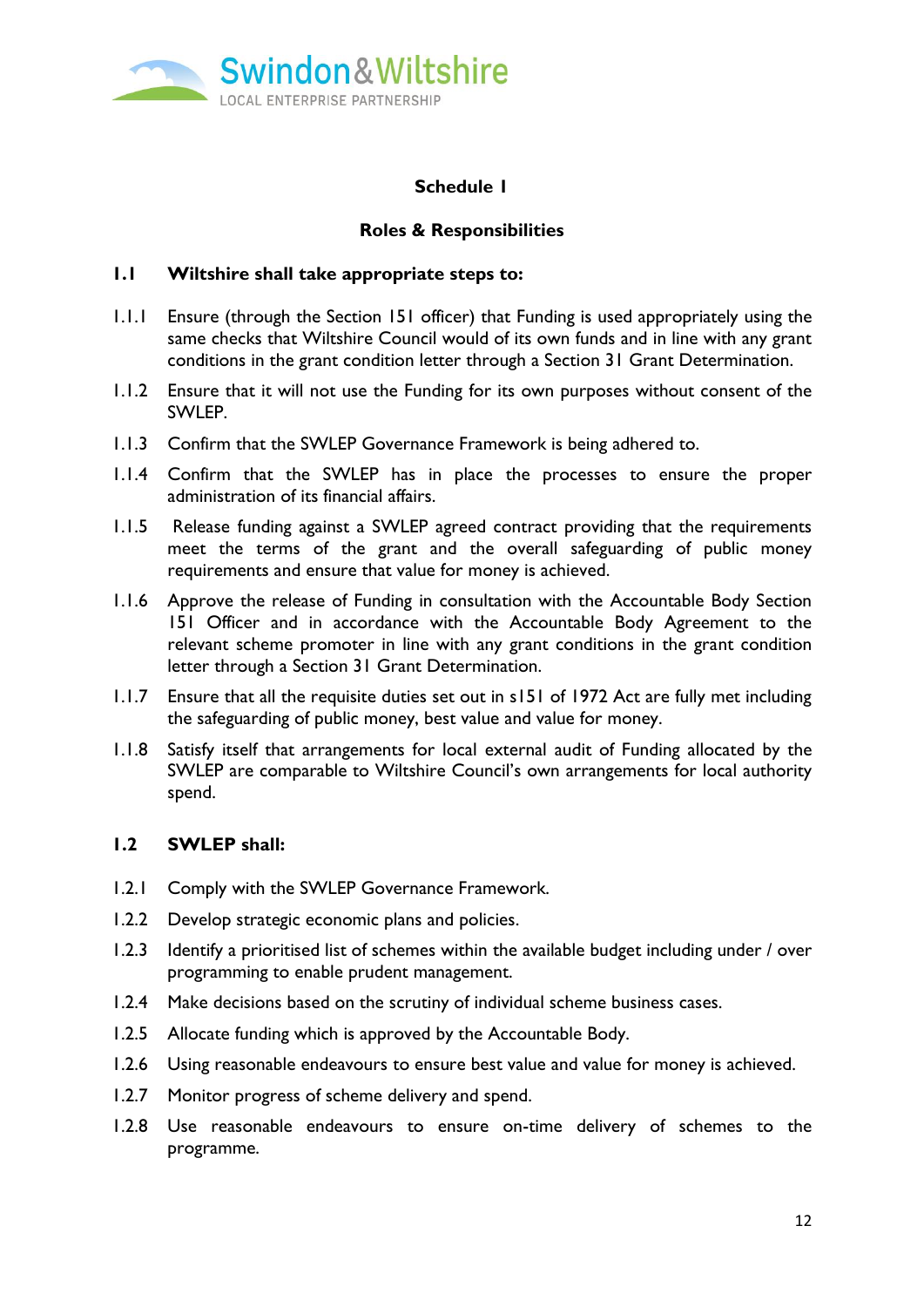

1.2.9 Actively manage the devolved budget and programme to respond to changed circumstances.

#### **1.3 Swindon shall:**

- 1.3.1 Comply with the terms and conditions of the Funding received by Wiltshire as the accountable body in relation to SWLEP pertaining to the administrative area of Swindon.
- 1.3.2 Comply with the SWLEP Governance Framework.
- 1.3.3 Provide all necessary assistance to SWLEP and Wiltshire in relation to Projects and Programmes which operate in the administrative area of Swindon.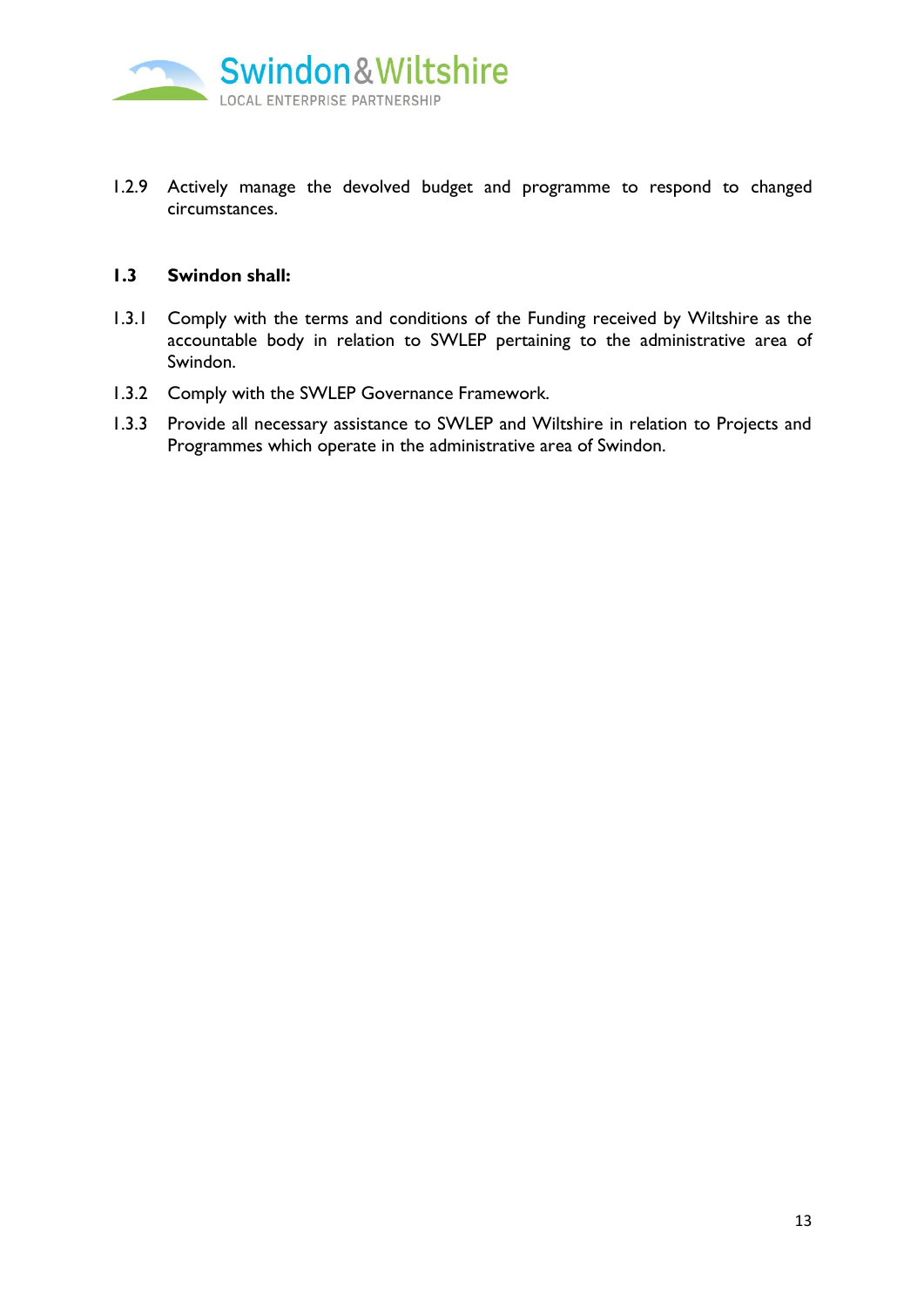

# **Variation 1 to the Accountable Body Agreement March 2020**

THIS AGREEMENT is made the day of 2020 between

- (1) **WILTSHIRE COUNCIL** of County Hall Bythesea Road Trowbridge, Wiltshire BA14 8JN ("**WC**");
- (2) **SWINDON BOROUGH COUNCIL** of Civic Offices, Euclid Street, Swindon SN1 2JH ("**SBC**"); and
- (3) **SWINDON AND WILTSHIRE LOCAL ENTERPRISE PARTNERSHIP LIMITED** a company incorporated in England and Wales with registered number 11766448 whose registered office is situated at the offices of Digital Mansion, Corsham, Pickwick Road, Corsham, Wiltshire, England, SN13 9B ("**SWLEP**");

each a Party and together the Parties.

### **BACKGROUND**

- A. The Parties are party to the Accountable Body Agreement dated 28 March 2019 that set out the respective roles and responsibilities of WC, acting as Accountable Body to the SWLEP, SBC and the SWLEP (the "**Agreement**").
- B. Consequently the Parties wish to amend the Agreement as set out in this agreement with effect from 1 April 2020 (the "**Variation Date**").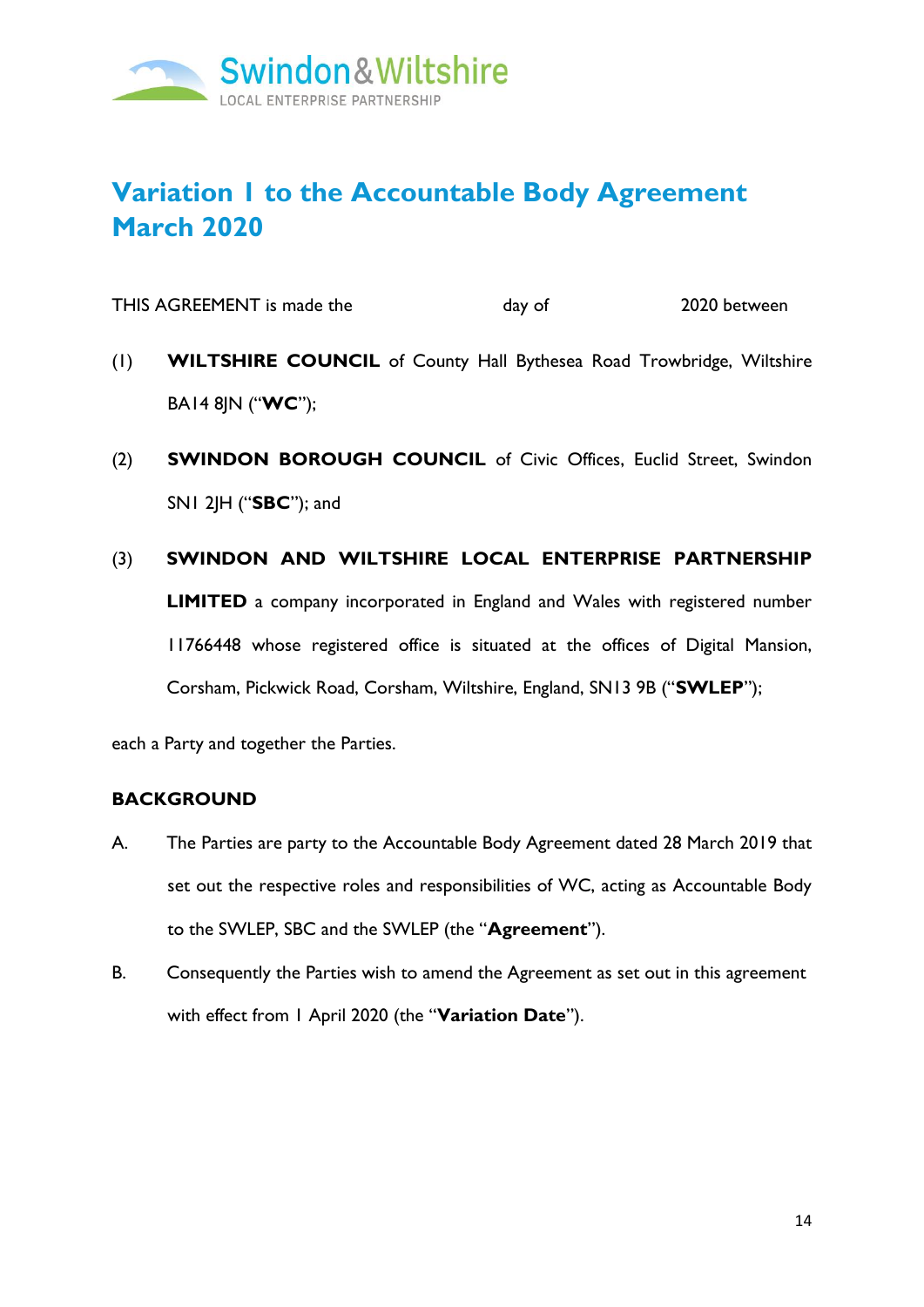

# **AGREED TERMS**

# **1. TERMS DEFINED IN THE AGREEMENT**

1.1. In this agreement, expressions defined in the Agreement and used in this agreement have the meaning set out in the Agreement. The rules of interpretation set out in the Agreement apply to this agreement.

## **2. CONSIDERATION**

2.1. In consideration of the mutual promises set out in this agreement, the parties agree to amend the Agreement as set out below.

# **3. VARIATION**

<span id="page-15-0"></span>3.1. With effect from the Variation Date the parties agree to the following amendments

| to the Agreement: |  |
|-------------------|--|
|-------------------|--|

| a) Clause 5.5 amended: | This clause is amended to read as follows:      |
|------------------------|-------------------------------------------------|
|                        | Interest will be calculated annually based on   |
|                        | actual cashflow on a monthly basis. In order    |
|                        | to recognise the variation in interest rate     |
|                        | applicable across the different investment      |
|                        | routes, it will be applied using the average    |
|                        | interest rate earned by Wiltshire Council for   |
|                        | that month. Any interest on the Growing         |
|                        | Places Infrastructure Fund monies is to be      |
|                        | paid to the SWLEP quarterly in arrears.         |
|                        | SWLEP are required to submit a forecast         |
|                        | cashflow for the ensuring financial year in May |
|                        | of that financial year.                         |
|                        |                                                 |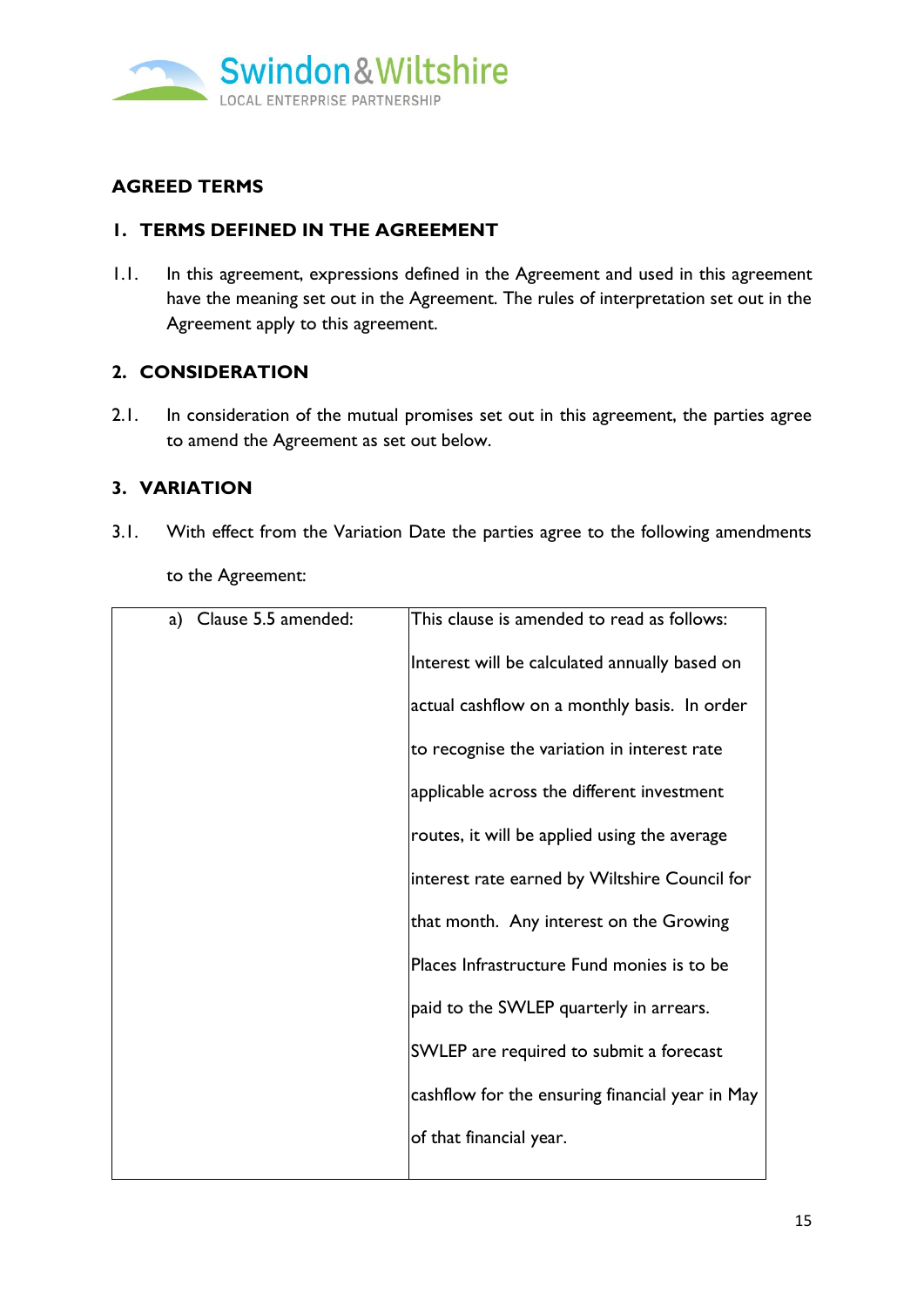

| Schedule 2 (Funding)<br>b) | This schedule is inserted into the agreement: |
|----------------------------|-----------------------------------------------|
| added:                     | Schedule 2 as set in Appendix 1.              |
|                            |                                               |
|                            |                                               |

3.2. Except as set out in clause [3.1,](#page-15-0) the Agreement shall continue in full force and effect.

# **4. CONFORMED COPY**

4.1. The parties acknowledge that the Agreement as amended by this agreement shall be read and construed as the same appears as a conformed copy attached at Appendix 2 to this agreement.

# **5. GOVERNING LAW AND JURISDICTION**

- 5.1. This agreement and any dispute or claim (including non-contractual disputes or claims) arising out of or in connection with it or its subject matter or formation shall be governed by and construed in accordance with the law of England and Wales.
- 5.2. The parties irrevocably agree that the courts of England and Wales have exclusive jurisdiction to settle any dispute or claim (including non-contractual disputes or claims) that arises out of, or in connection with, this variation agreement or its subject matter or formation.

This agreement has been entered into on the date stated at the beginning of i

Signed by ……………………………………… authorised signatory of **WILTSHIRE COUNCIL**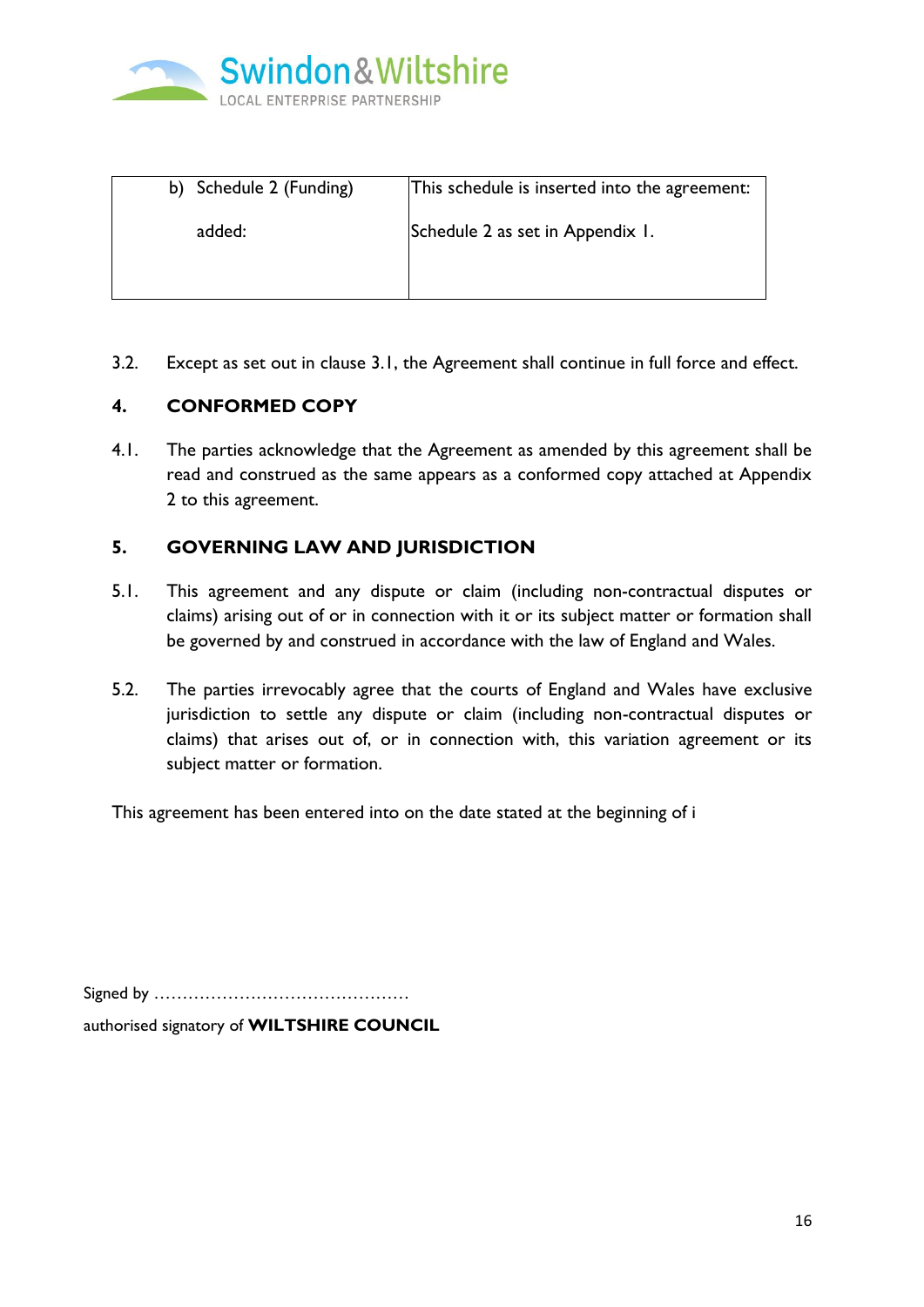

Signed by ………………………………………

authorised signatory of **SWINDON BOROUGH COUNCIL** 

Signed by ………………………………………

Director for and on behalf of

**SWINDON AND WILTSHIRE LOCAL ENTERPRISE PARTNERSHIP LIMITED**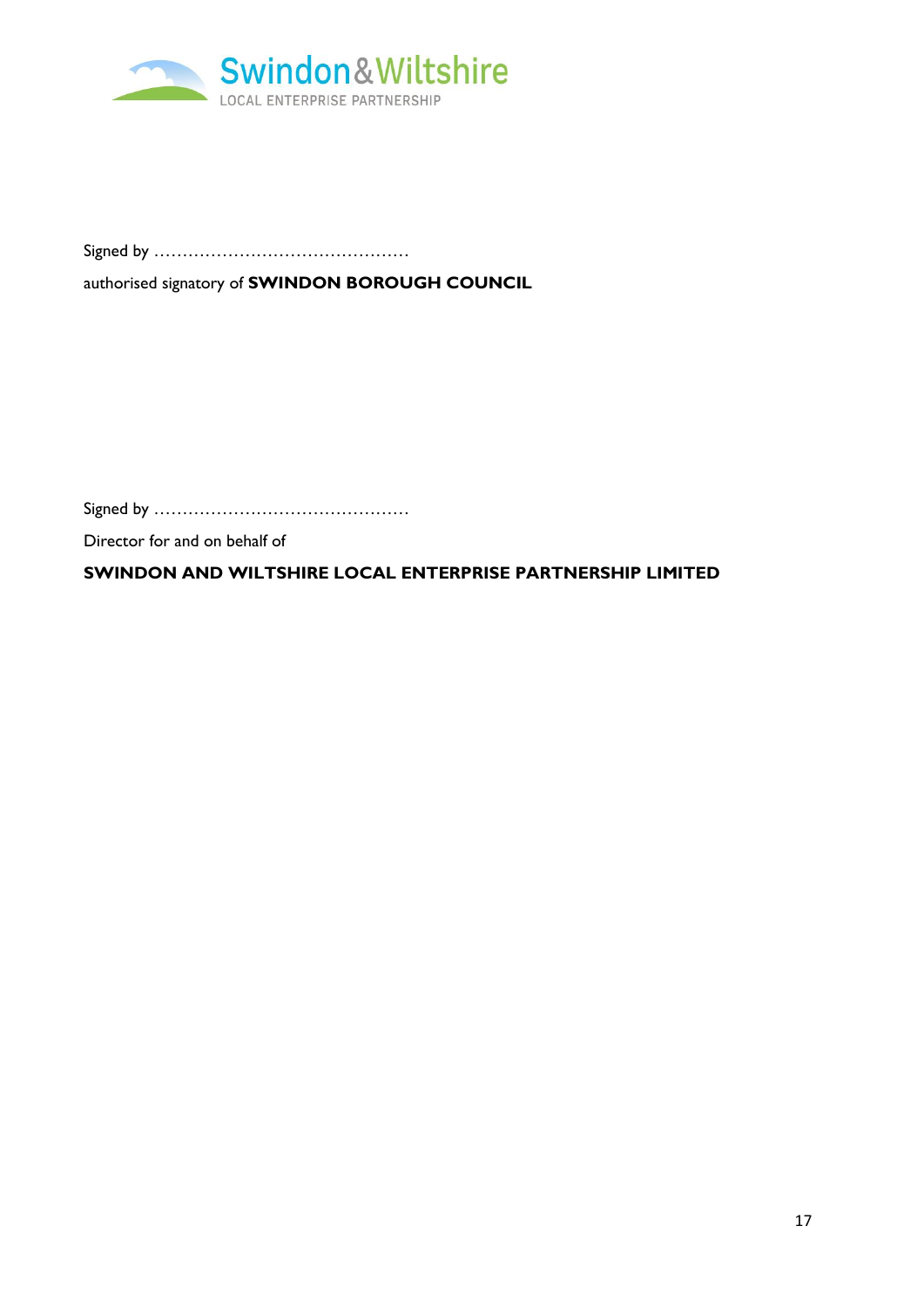

# **Appendix 1**

## Schedule 2 - Funding

- 1.1 In order to meet the S151 obligations of the Council acting as SWLEP Accountable Body to include:
	- Sign off the annual assurance letter that confirms the SWLEP has in place the processes to ensure the proper administration of their financial affairs
	- Sign off that SWLEP Governance Framework is compliant with the minimum standard's outlined in the National Local Growth Assurance Framework Guidance 2019
	- Release of funds held on behalf of the SWLEP by Wiltshire Council as Accountable Body to SWLEP and to third parties as set out in the schedules below
	- 1.2 SWLEP must provide the following in advance of any funds transfer in April of each year:
	- Annual Business Plan for revenue operations
	- Forecast Cashflow for all projects, revenue and capital.
	- 1.3 SWLEP must complete and self-certify the following checklist in advance of any fund transfer:

| Requirement                                                                                            | <b>Method of Provision</b>                                                                                                                                                           |
|--------------------------------------------------------------------------------------------------------|--------------------------------------------------------------------------------------------------------------------------------------------------------------------------------------|
| 1. Accounting package that is fit<br>for purpose                                                       | Xero finance package purchased and set up<br>monitor financial transactions                                                                                                          |
| 2. Financial system to receive<br>income and make payments                                             | Santander bank account in place.                                                                                                                                                     |
| 3. Arrangements to deal with<br>VAT, Corporation Tax                                                   | Xero package calculates payments. Monahans has<br>been engaged to assist with final returns                                                                                          |
| 4. Suitable insurance<br>arrangements and adequate<br>cover, public liability                          | Copy of certificate to be shared with AB every<br>year.<br>£5m professional indemnity and $£10m$ public<br>indemnity insurance in place. Current certificate<br>expires 26 Aug 2020. |
| 5. Business continuity plans                                                                           | All systems are cloud based to enable home<br>working and keep data secure and off site.                                                                                             |
| 6. Suitable asset management<br>arrangements - to include<br>valuation arrangements<br>where necessary | SWLEP Assets are listed in the business transfer<br>agreement and comprises office equipment<br>registered on an assert register, which is stored on<br>the cloud.                   |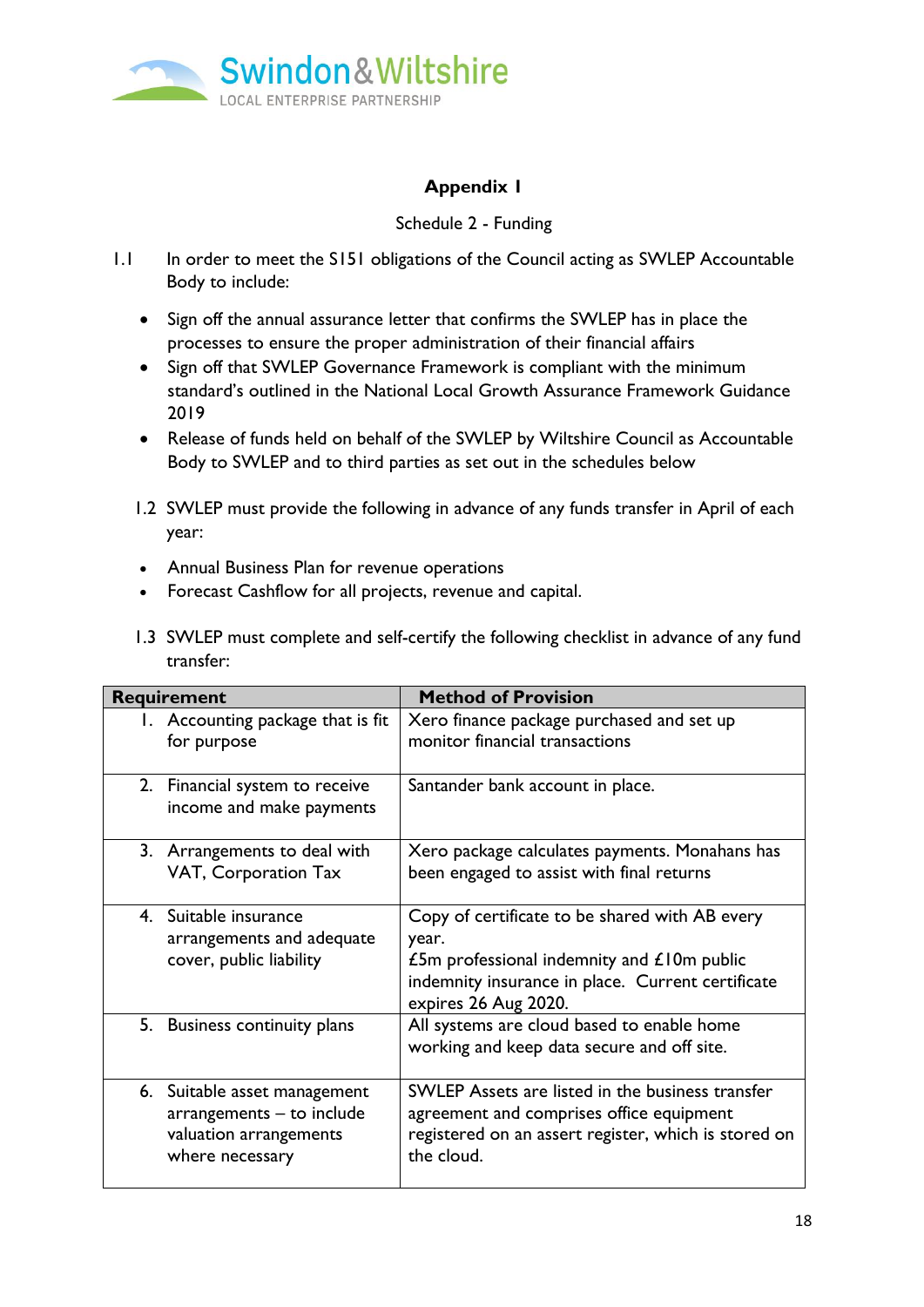

| 7. Banking<br>arrangements/reconciliation                                                                                                                                          | Santander bank account is connected to the Xero<br>account and this is reconciled daily.                  |
|------------------------------------------------------------------------------------------------------------------------------------------------------------------------------------|-----------------------------------------------------------------------------------------------------------|
| 8. Financial delegation scheme                                                                                                                                                     | This is set out in the SWLEP Governance<br>Framework and is agreed annually by the Board.                 |
| 9. Fit for purpose Governance                                                                                                                                                      | The Governance Framework is reviewed annually<br>by BEIS and a judgement of effectiveness is<br>provided. |
| 10. External Auditors suitable for<br>the size of the Company                                                                                                                      | Monahans have been engaged                                                                                |
| <b>II. Treasury management</b><br>arrangements where needed                                                                                                                        | This is being undertaken by the Accountable Body.                                                         |
| 12. Adequate arrangements in<br>place to confirm annual<br>governance requirements<br>and assurance framework,<br>for example, assurances,<br>control breakdowns and<br>weaknesses | Signed off by S151 and BEIS every year as part of<br>annual performance review                            |
| 13. Adequate arrangements in<br>place for risk management                                                                                                                          | Risk register is in place and managed by the Chief<br><b>Executive</b>                                    |
| 14. Company has adequately<br>addressed LGPS<br>requirements                                                                                                                       | Pension agreement drafted and under review and<br>will be in place for the business transfer              |
| 15. Company has an adequate<br>anti-fraud policy and Money<br>Laundering policy                                                                                                    | Draft policies in place March 2020                                                                        |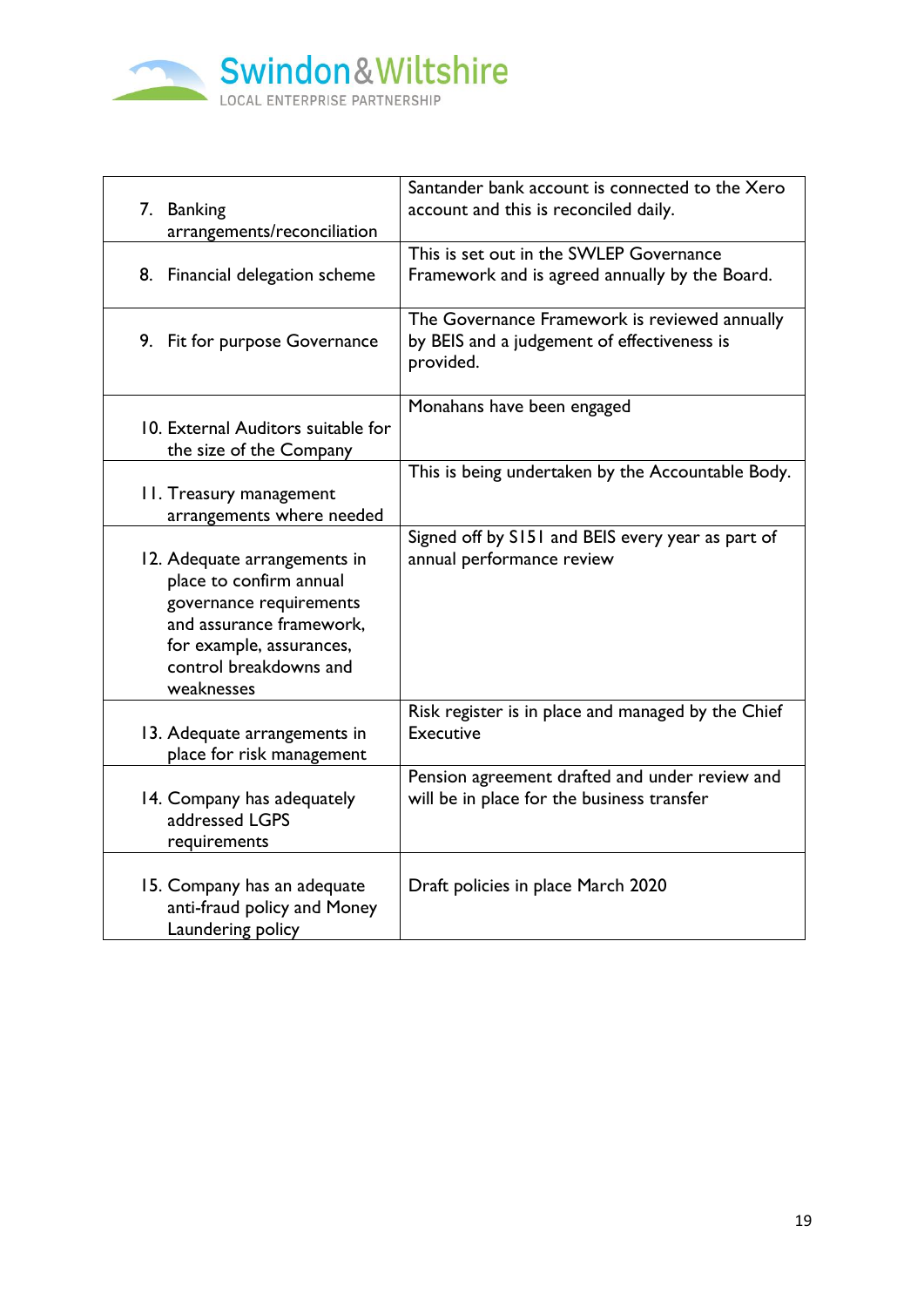

# **Funding Schedule**

1.4 Monies to be transferred to SWLEP relating to Closing Balances from 2019/2020 and previous years funds:

| Grant                                                                                                                                                                                                                                                                                                        | <b>Funding</b><br>steam | Requirement<br>for initial<br>transfer to<br><b>LEP</b>                                                                                                        | <b>Transfer</b><br><b>Amount</b> | <b>Time frame</b>                                                 | <b>Ongoing</b><br>Requirement                                                      |
|--------------------------------------------------------------------------------------------------------------------------------------------------------------------------------------------------------------------------------------------------------------------------------------------------------------|-------------------------|----------------------------------------------------------------------------------------------------------------------------------------------------------------|----------------------------------|-------------------------------------------------------------------|------------------------------------------------------------------------------------|
| Any Balance as at<br>31/03/2020 in<br>relation to:<br>Additional<br>Ι.<br>Capacity<br>Grant<br>2. Core and<br>Capacity<br>Funding<br>Grant<br>3. Higher<br><b>Futures</b><br>Grant<br>4. Careers Hub<br>Grant<br>5. Skills Analysis<br><b>Panel Grant</b><br>6. Growing<br><b>Places</b><br>Revenue<br>Grant | Revenue<br>Grant        | Reconciliation<br>of 19/20<br>account to be<br>signed off by<br>Head of<br>Finance<br>Growth<br>Investment<br>and Place and<br><b>SWLEP</b><br><b>Director</b> | Remaining<br><b>Balance</b>      | Reconciliation<br>complete<br>20/04/2020<br>Payment<br>27/04/2020 | 6 monthly and<br>year-end<br>report to<br>include final<br>balances rolled<br>fwd. |
| Interest Balance<br>as at 31/03/2020                                                                                                                                                                                                                                                                         | Revenue                 | Reconciliation<br>of 19/20<br>account to be<br>signed off by<br>Head of<br>Finance<br>Growth<br>Investment<br>and Place and<br><b>SWLEP</b><br>Director        | Full<br><b>Balance</b>           | Reconciliation<br>complete<br>20/04/2020<br>Payment<br>27/04/2020 | 6 monthly and<br>year-end<br>report to<br>include final<br>balances rolled<br>fwd. |

1.5 Monies to be transferred to SWLEP relating to 2020/2021 and future years:

| Grant |       | <b>Funding   Requirement   Transfer</b> |        | Time  | <b>Ongoing</b> |
|-------|-------|-----------------------------------------|--------|-------|----------------|
|       | steam | for initial                             | amount | frame | Requirement    |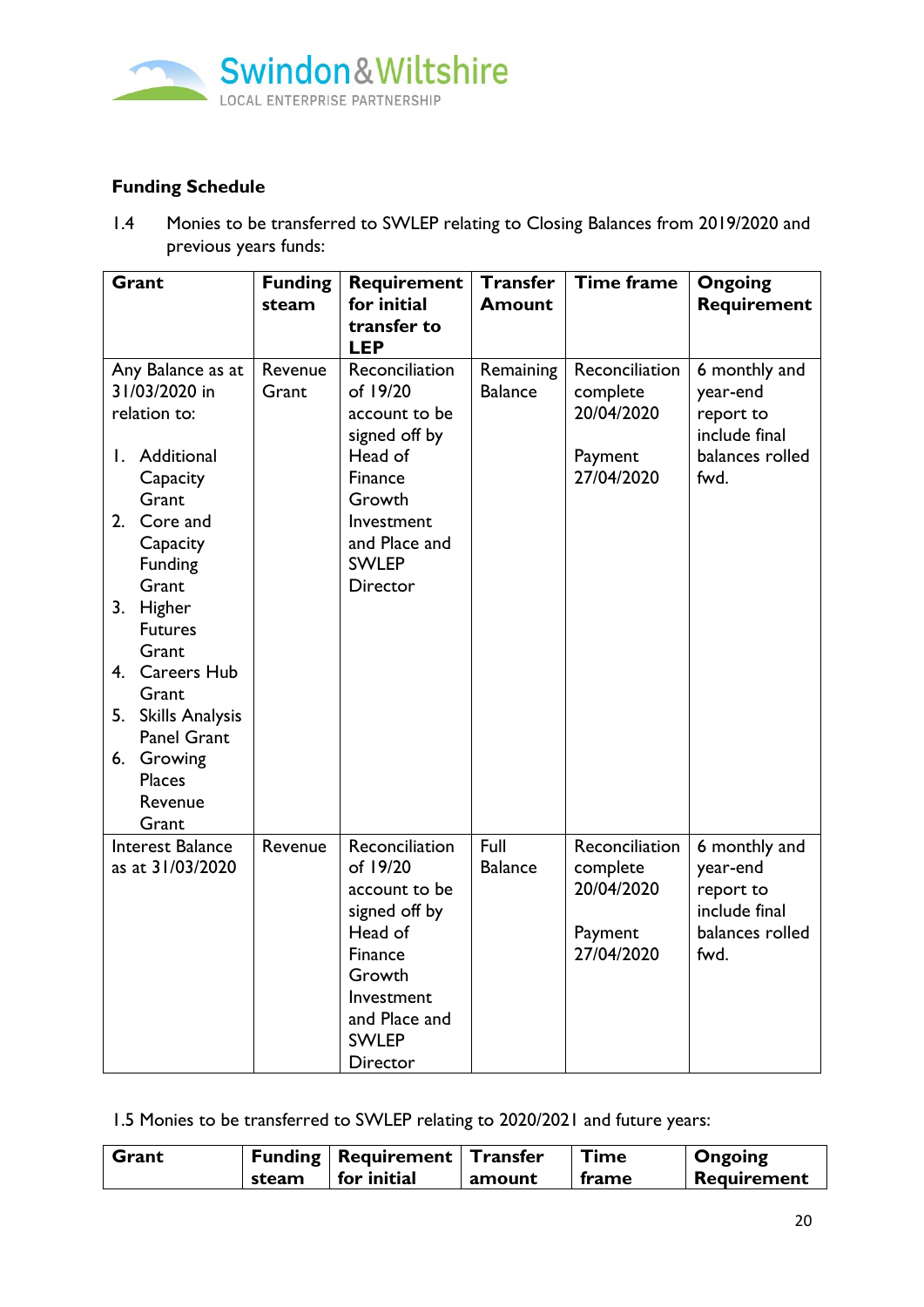

|                                                                                                 |                   | transfer to<br><b>LEP</b>                                                                                                                                                                  |                                                                                                                                 |                                                                                                                |                                                                                                                                                                               |
|-------------------------------------------------------------------------------------------------|-------------------|--------------------------------------------------------------------------------------------------------------------------------------------------------------------------------------------|---------------------------------------------------------------------------------------------------------------------------------|----------------------------------------------------------------------------------------------------------------|-------------------------------------------------------------------------------------------------------------------------------------------------------------------------------|
| Core and<br>Capacity<br><b>Funding Grant</b>                                                    | Revenue<br>Grant  | All conditions<br>listed under<br>Assurance<br>Framework<br>and Match<br>Funding have<br>been<br>evidenced and<br>signed off by<br>Head of<br>Finance<br>Growth<br>Investment<br>and Place | 50%<br>50%                                                                                                                      | 01/04/2020<br>01/10/2020                                                                                       | 6 monthly and<br>year-end report<br>to include final<br>balances rolled<br>fwd.<br>2 <sup>nd</sup> instalment<br>will only be<br>released if Ist<br>instalment<br>signed off. |
| <b>Growing Places</b><br>Infrastructure<br><b>Funding Interest</b><br>from third party<br>loans | Revenue<br>Income |                                                                                                                                                                                            | 100%                                                                                                                            | Quarterly in<br>arrears                                                                                        | 6 monthly and<br>yearend report<br>to include final<br>balances rolled<br>fwd.                                                                                                |
| Interest from<br>Accountable<br>Body for<br><b>SWLEP Capital</b><br>Grants                      | Revenue           | Agree annual<br>cashflow                                                                                                                                                                   | 100%                                                                                                                            | Annually in<br>arrears by<br>30/04                                                                             | 6 monthly and<br>yearend report<br>to include final<br>balances rolled<br>fwd.                                                                                                |
| Growth Hub<br>Grant                                                                             | Revenue           |                                                                                                                                                                                            | 100%                                                                                                                            | When<br>received                                                                                               | Qtrly and year-<br>end report.                                                                                                                                                |
| Any new Grant<br>awarded to<br><b>SWLEP</b>                                                     | Revenue           | Will refer to<br>grant<br>conditions                                                                                                                                                       | To be<br>agreed in<br>writing<br>between<br>SWLEP and<br>Accountable<br>Body<br>dependent<br>on grant<br>conditions<br>and risk | To be<br>agreed in<br>writing<br>between<br>SWLEP and<br>Accountable<br>Body in<br>advance of<br>grant receipt | To be agreed in<br>writing between<br>SWLEP and<br>Accountable<br>Body in advance<br>of grant receipt                                                                         |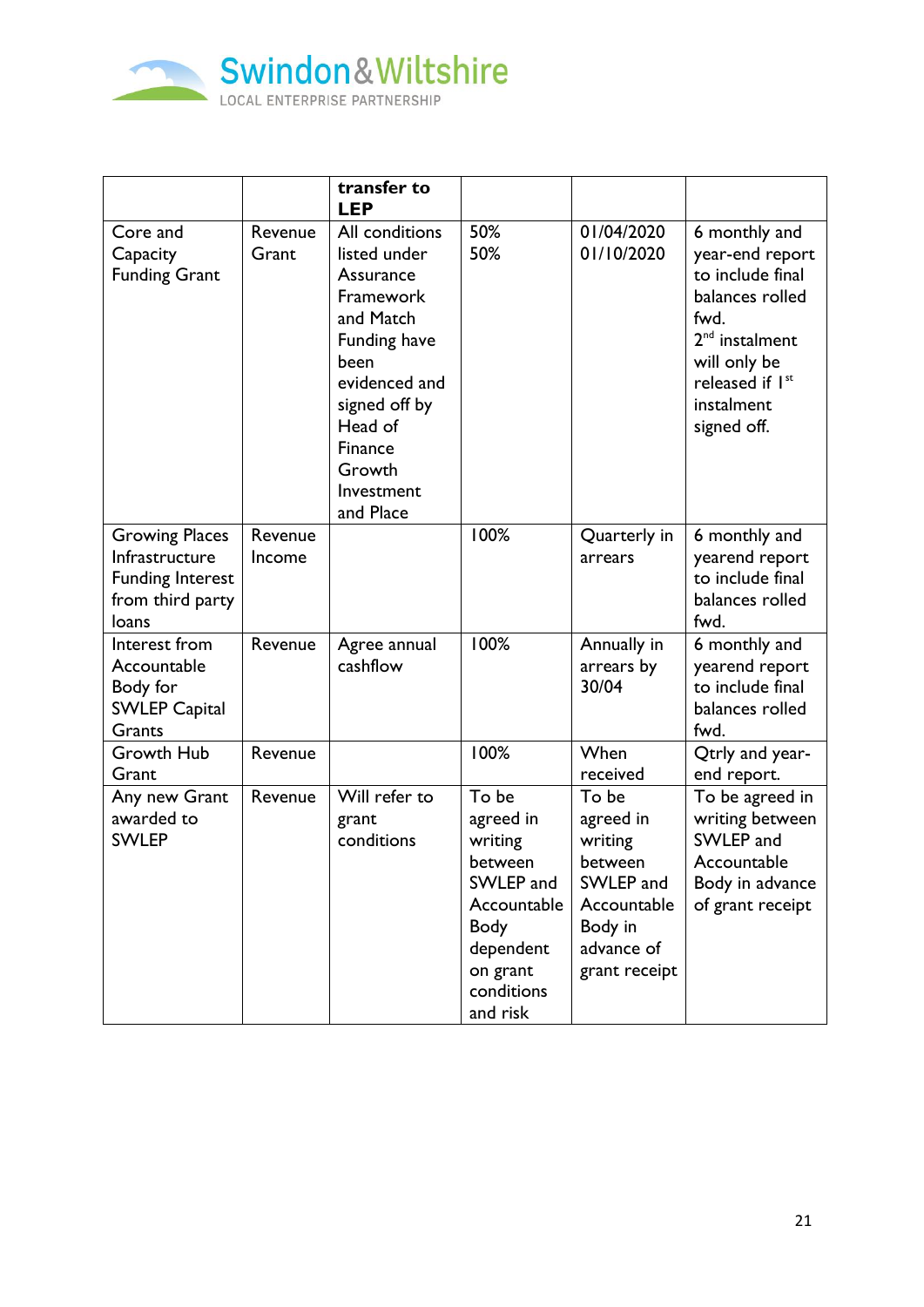

# 1.6 Grant to be held by Accountable body and released to third parties:

| Grant                                                                          | <b>Funding</b> | <b>Release of funds requirement</b>                                                                                                                                                                                                                                                                                                  | <b>Ongoing</b>                                                                                                                                                              |
|--------------------------------------------------------------------------------|----------------|--------------------------------------------------------------------------------------------------------------------------------------------------------------------------------------------------------------------------------------------------------------------------------------------------------------------------------------|-----------------------------------------------------------------------------------------------------------------------------------------------------------------------------|
|                                                                                | steam          |                                                                                                                                                                                                                                                                                                                                      | <b>Requirements</b>                                                                                                                                                         |
| <b>Local Growth</b><br>Fund Grant/<br>Getting<br><b>Building Fund</b><br>Grant | Capital        | Accountable Body will only release funds<br>providing:<br>In Business Plan<br>Has Board approval<br>2.<br>Legal Agreement is in place<br>3.<br>4. Within Capital grant allocation for<br>the scheme for the Financial year<br>5. Passes 10% compliance check<br>6. Authorisation obtained from<br><b>SWLEP</b><br>7. Released by HoF | Agreed cashflow<br>between SWLEP<br>and Accountable<br>Body annually in<br>advance of<br>30/04/2020<br>Monthly reporting<br>provided by<br>Accountable Body<br>to SWLEP     |
| Local Growth<br><b>Fund Retained</b><br><b>Schemes</b><br>Grant                | Capital        | Accountable Body will only release funds<br>providing:<br>In Business Plan<br>Has Board approval<br>2.<br>Legal Agreement is in place<br>3.<br>4. Within Capital grant allocation for<br>the scheme for the Financial year<br>5. Passes 10% compliance check<br>6. Authorisation obtained from<br><b>SWLEP</b><br>7. Released by HoF | Agreed cashflow<br>between SWLEP<br>and Accountable<br>Body annually and<br>in advance of<br>30/04/2020<br>Monthly reporting<br>provided by<br>Accountable Body<br>to SWLEP |
| <b>Local Growth</b><br>Fund DfT                                                | Capital        | Accountable Body will only release funds<br>providing:<br>In Business Plan<br>Has Board approval<br>2.<br>Legal Agreement is in place<br>3.<br>4. Within Capital grant allocation for<br>the scheme for the Financial year<br>5. Passes 10% compliance check<br>6. Authorisation obtained from<br><b>SWLEP</b><br>7. Released by HoF | Agreed cashflow<br>between SWLEP<br>and Accountable<br>Body annually and<br>in advance of<br>30/04/2020<br>Monthly reporting<br>provided by<br>Accountable Body<br>to SWLEP |
| Growing<br><b>Places</b><br>Infrastructure<br>Fund                             | Capital        | Accountable Body will only release funds<br>providing:<br>1. Legal Agreement is in place<br>2. Authorisation obtained from<br><b>SWLEP</b><br>3. Released by HoF                                                                                                                                                                     | Agreed cashflow<br>between SWLEP<br>and Accountable<br>Body annually and<br>in advance of<br>30/04/2020                                                                     |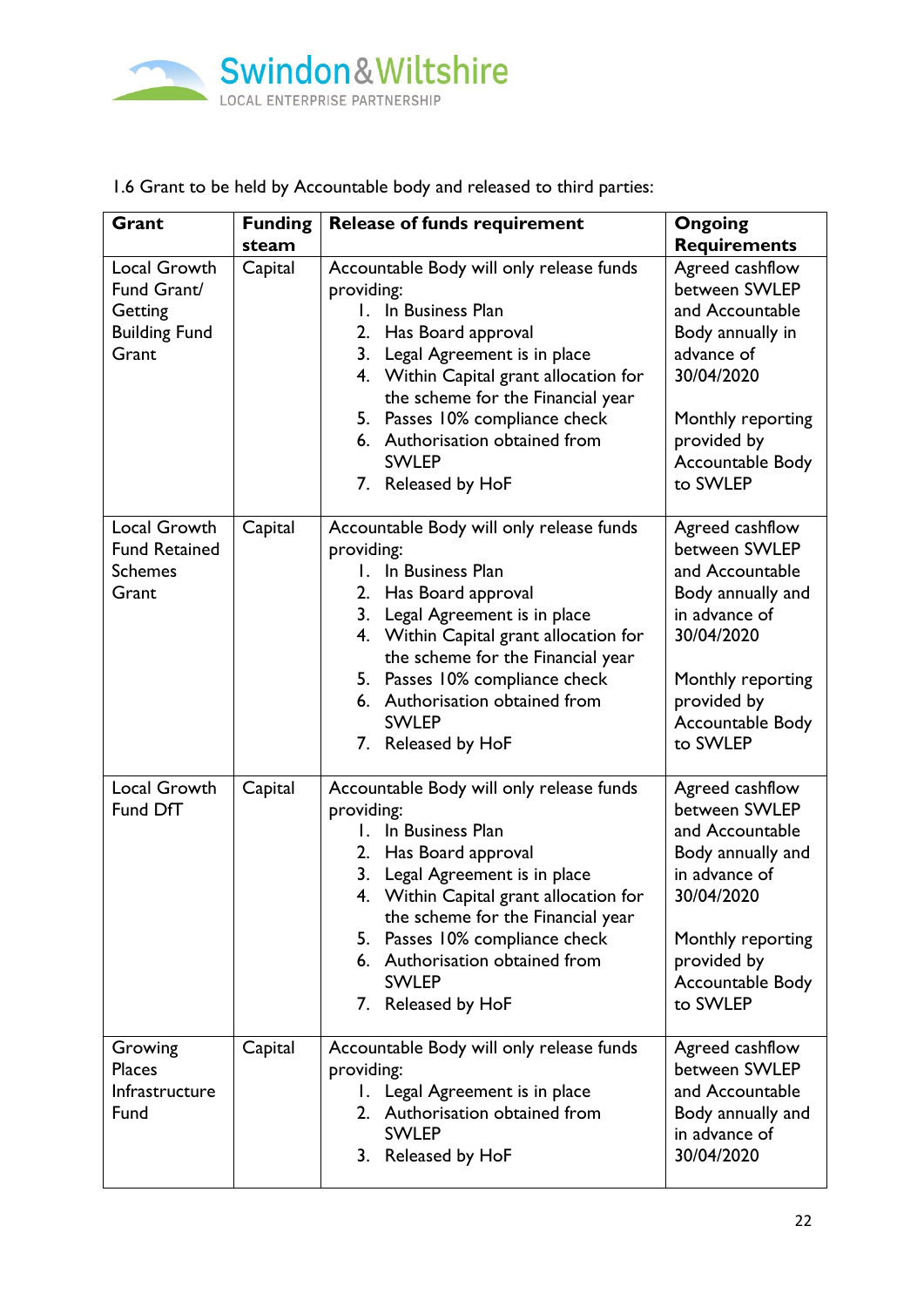

| Monthly reporting |
|-------------------|
| provided by       |
|                   |
| Accountable Body  |
| to SWLEP          |

## **Match Funding**

1.7 For any grants requiring match funding SWLEP will provide to the Accountable Body:

- Total match amount and private/public match total at the beginning of the year.
- How match spend will be captured and evidenced in line with any grant funding guidance.
- Report on match funding and provide evidence on a quarterly basis.

#### **Version control: the following section has been updated to show 2021/22 figures**

#### **Accountable Body Charge for 2021/2022**

1.8 This will cover the following activities:

- i. Annual checklist for assurance and release of funds
- ii. Review of Business Plan and Cashflow (assistance to LEP in preparing an annual cashflow for SWLEP held revenue funds and Accountable Body held capital funds)
- iii. Grant Bid due diligence and sign off where required
- iv. Management of capital funds held on behalf of SWLEP to include:
	- Treasury management -
	- Loan schedule management including interest calculation
	- Payment of funds
	- 10% compliance check
- v. Attendance of SWLEP Board Meetings
- vi. Attendance to Delivery Programme Team meeting
- vii. Monthly reporting for capital funds held on behalf of SWLEP
- viii. Grant reporting and sign off where required from S151
- ix. Assurance that SWLEP have taken independent advice and assessment for Loan agreements, (that is, that the SWLEP have undertaken/commissioned financial assessment of companies standing and business plans, reviewed state aid implications and determined appropriate interest rate)
- x. Calculation and transfer of interest accrued in relation to Growing Places Infrastructure Loans and from Capital Funds held on behalf of SWLEP